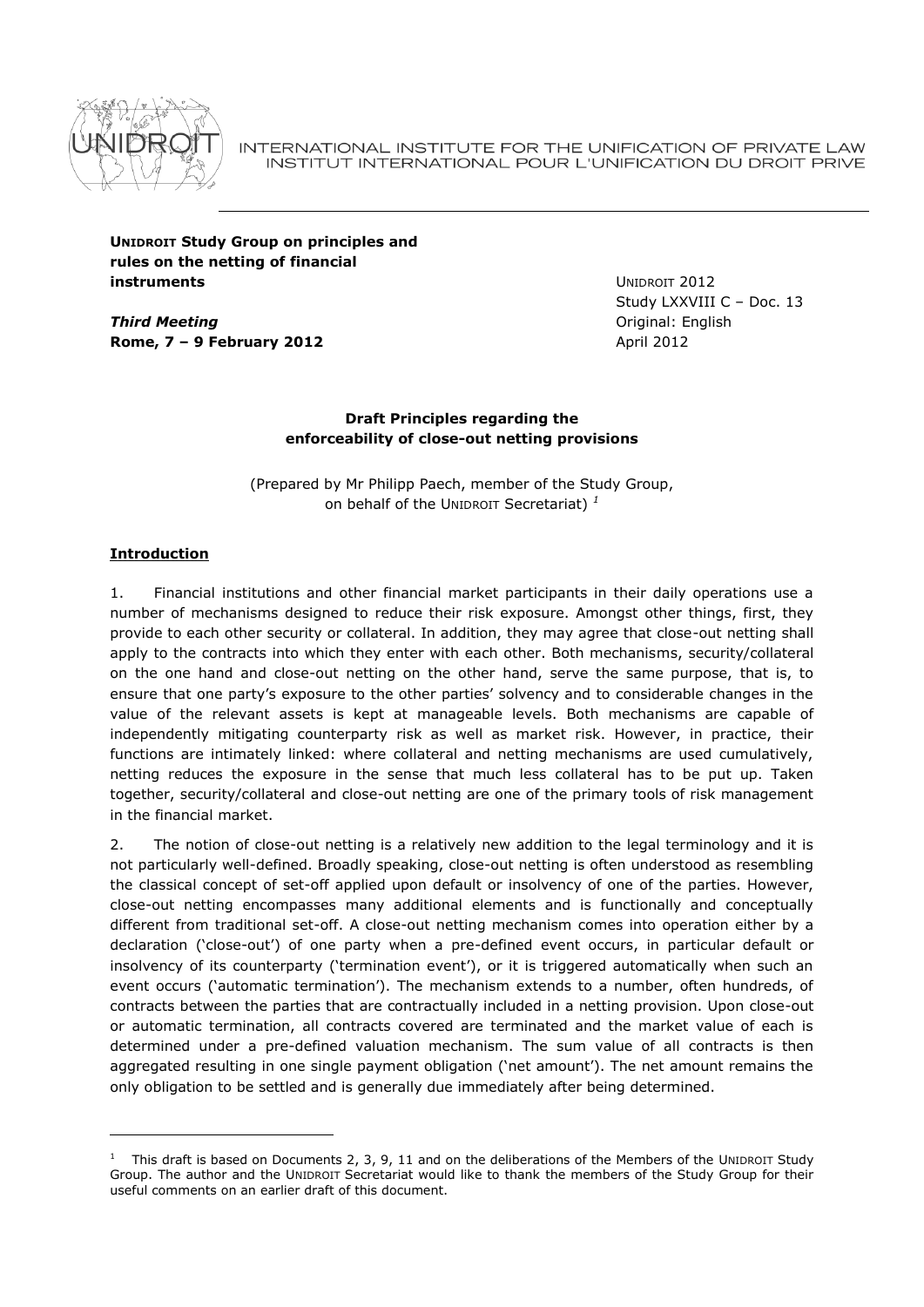3. Close-out netting provisions are widely used in the financial market by private sector entities, in particular banks, but also private non-financial institutions. In the public sector, entities such as, especially, central banks and supranational financial institutions such as development banks make use of netting provisions. Close-out netting is typically applied to transactions such as derivatives, repurchase and securities lending agreements, and other kinds of transaction that tend to carry a high counterparty and/or market risk.

4. Regulatory authorities (most recently, the *Financial Stability Board* (FSB) and the *Crossborder Bank Resolution Group* of the Basel Committee on Banking Supervision) strongly encourage the use of such close-out netting provisions (alongside collateral) because of their beneficial effects on the stability of the financial system.<sup>2</sup> The reason is that referring market participants' claims in the event of default of the counterparty to regular insolvency proceedings on a gross basis instead of on a net basis might expose the non-defaulting party to levels of credit risk and market risk that are difficult to calculate and manage for the relevant types of contract due to rapid changes in market values and uncertainty regarding the risk of repudiation of contracts during the proceeding.

5. However, these beneficial effects can be particularly felt in the event of the insolvency of a party. In that case, the use of close-out netting assumes that the legal effects stipulated to that end by the parties (the close-out netting provision) will be recognised by and be enforceable under the applicable insolvency law. However, the current situation is that, even if about 40 jurisdictions<sup>3</sup> recognise netting in insolvency, the extent to which they do so and the scope and legal effects of close-out netting provisions differ significantly. Furthermore, some jurisdictions do not clearly recognise netting, and the legal practice in such jurisdictions often resorts to the principles governing set-off, failing to recognise the fundamental differences between the two mechanisms. This global 'patchwork' is unsatisfactory in cross-jurisdictional situations, since it exposes the financial market participants' risk management to unnecessary legal uncertainty and may even jeopardise it.<sup>4</sup>

6. An additional aspect of the enforceability of netting provisions has come to the fore since the beginning of the recent financial crisis: regulatory authorities, while underlining the usefulness of netting, have contemplated the need for a brief stay on the netting mechanism in pre-insolvency or insolvency situations affecting a financial institution, so as to allow the regulator the time needed to decide if and how to resolve an ailing financial institution in an orderly fashion so as to mitigate risks to financial stability. The FSB has recently provided guidance as to how the regulatory intervention should be reconciled with financial institutions' and its regulators' needs to rely on the enforceability of close-out netting for risk management and mitigation purposes.

7. The emerging international regulatory consensus regarding the interplay between close-out netting and bank resolution is set out in the FSB report on bank resolution.<sup>5</sup> However, this newly developing regulatory approach has to deal with a patchwork where the relevant legal mechanisms in which close-out netting is embedded are not compatible or comparable across borders. Therefore, the sensitive connection of, on the one hand, regulatory measures such as stays on termination or portfolio transfers to, on the other hand, the essential insolvency and commercial

<sup>2</sup> Bank for International Settlements/Basel Committee on Banking Supervision, Report and Recommendations of the Cross-border Bank Resolution Group, March 2010, Recommendation 8, p. 36 *et seq*.; [http://www.bis.org/publ/bcbs162.pdf?noframes=1;](http://www.bis.org/publ/bcbs162.pdf?noframes=1) Financial Stability Board, Key Attributes of Effective Resolution Regimes for Financial Institutions, October 2011, section 4.1.

<sup>3</sup> According to a list regularly updated by the International Swaps and Derivatives Association (ISDA), the following jurisdictions have accommodated close-out netting in their law: Andorra, Anguilla, Australia, Austria, Belgium Brazil, British Virgin Islands, Canada, Colombia, Czech Republic, Denmark, Finland, France, Germany, Greece, Hungary, Ireland, Israel, Italy, Japan, Luxembourg, Malta, Mauritius, Mexico, New Zealand, Norway, Peru, Poland, Portugal, Romania, Russia, Slovakia, Slovenia, South Africa, South Korea, Spain, Sweden, Switzerland, United Kingdom and the United States. According to the same list, netting-friendly legislation is under consideration in the following jurisdictions: Argentina, Chile, Pakistan and Seychelles. Source: [http://www.isda.org/docproj/stat\\_of\\_net\\_leg.html.](http://www.isda.org/docproj/stat_of_net_leg.html)

*Cf.* for a detailed analysis Doc. 2, 1<sup>st</sup> Part, in particular pp. 32 *et seq.* 

<sup>5</sup> Financial Stability Board, Key Attributes of Effective Resolution Regimes for Financial Institutions, October 2011, section 4, in particular section 4.3.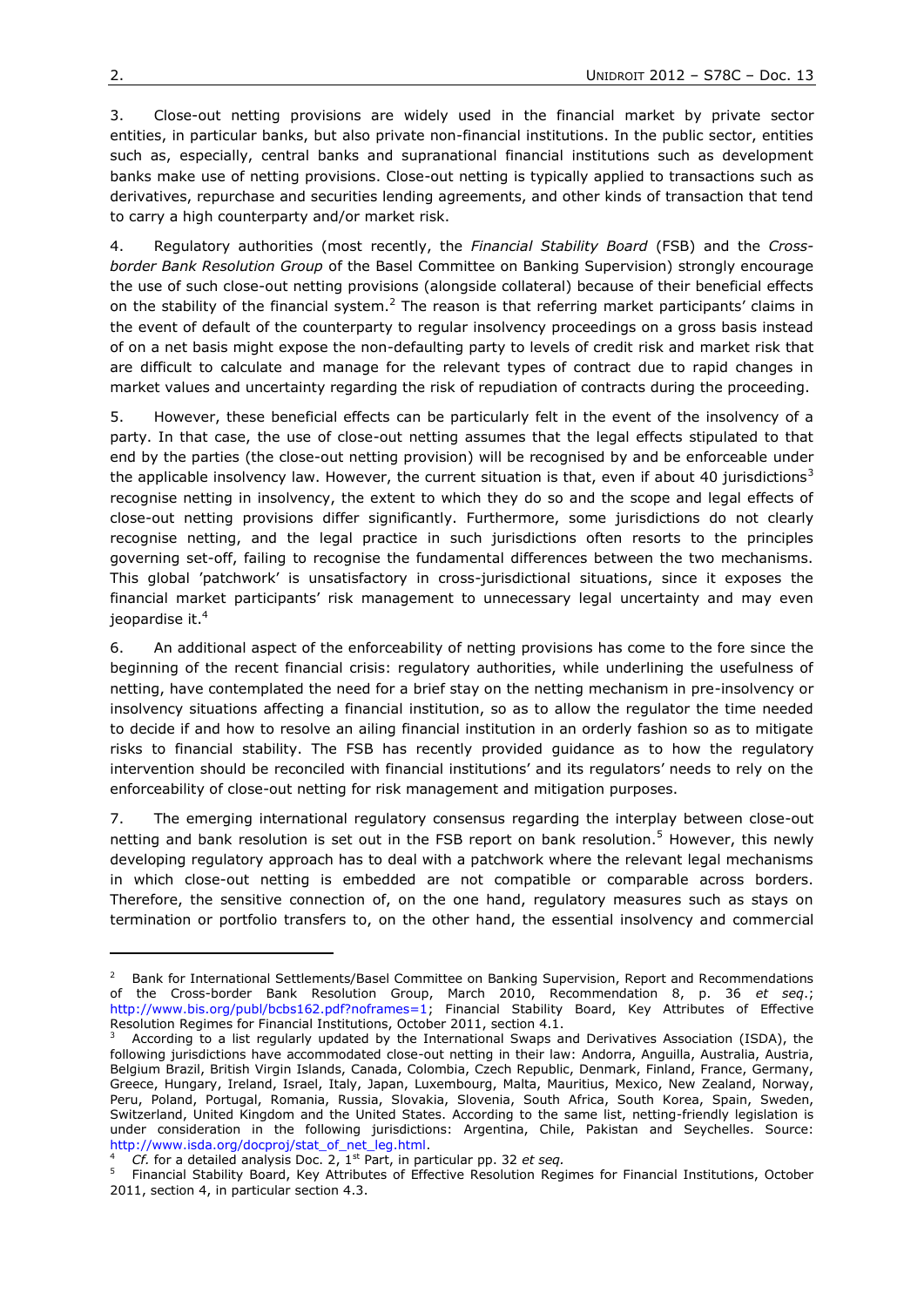law framework might fail in certain cases. Notably, stays might achieve a better cross-jurisdictional effect on the basis of harmonised legal principles. Equally, legal uncertainties arising in the context of asset transfers to domestic or foreign bridge banks can be more effectively mitigated on the basis of a more consistent international picture of the underlying commercial and insolvency law. This situation calls for a more harmonised and streamlined framework regarding close-out netting on which market participants and regulatory authorities can rely across all financial markets.<sup>6</sup>

8. First steps have already been taken towards an international consensus on the legal cornerstones regarding enforceability of close-out netting provisions. The Geneva Securities Convention sets out an optional framework for the protection of collateral transactions. This protection extends to netting provisions provided they are concluded as part of a collateral transaction. The Convention therefore contains a definition of close-out netting and a key rule on enforceability.<sup>7</sup>

9. Furthermore, netting has also been recognised in the work of other International Organisations. Notably, the UNCITRAL Legislative Guide on Insolvency Law refers to the enforceability of netting as a feature to be considered when designing insolvency law, and advises that netting should be allowed under the applicable insolvency procedure.  $8$  Moreover, the EU Member States have implemented a partly harmonised legal framework for close-out netting provisions. <sup>9</sup>

10. The aim of the following Principles is to provide detailed guidance to national legislators seeking to revise or introduce national legislation relevant to the functioning of close-out netting. These Principles are designed to improve the enforceability of close-out netting, especially in crossjurisdictional situations, in order to provide a sound basis, in commercial and insolvency law terms, for risk management and mitigation by financial institutions and for the application of regulatory policies in the international context.

1

<sup>6</sup> *Cf.* for a detailed analysis Document 2, 2nd Part, in particular pp. 68 *et seq.*

<sup>7</sup> UNIDROIT Convention on Substantive Rules for Intermediated Securities, adopted in Geneva on 9 October 2009; in particular Article 31(3)(j) and Article 32(3).

<sup>8</sup> UNCITRAL, Legislative Guide on Insolvency, 2005, Recommendations 7(g) and 101-107.

<sup>&</sup>lt;sup>9</sup> *Cf.* Doc. 2, p. 24-25 for a brief description of the various rules in place.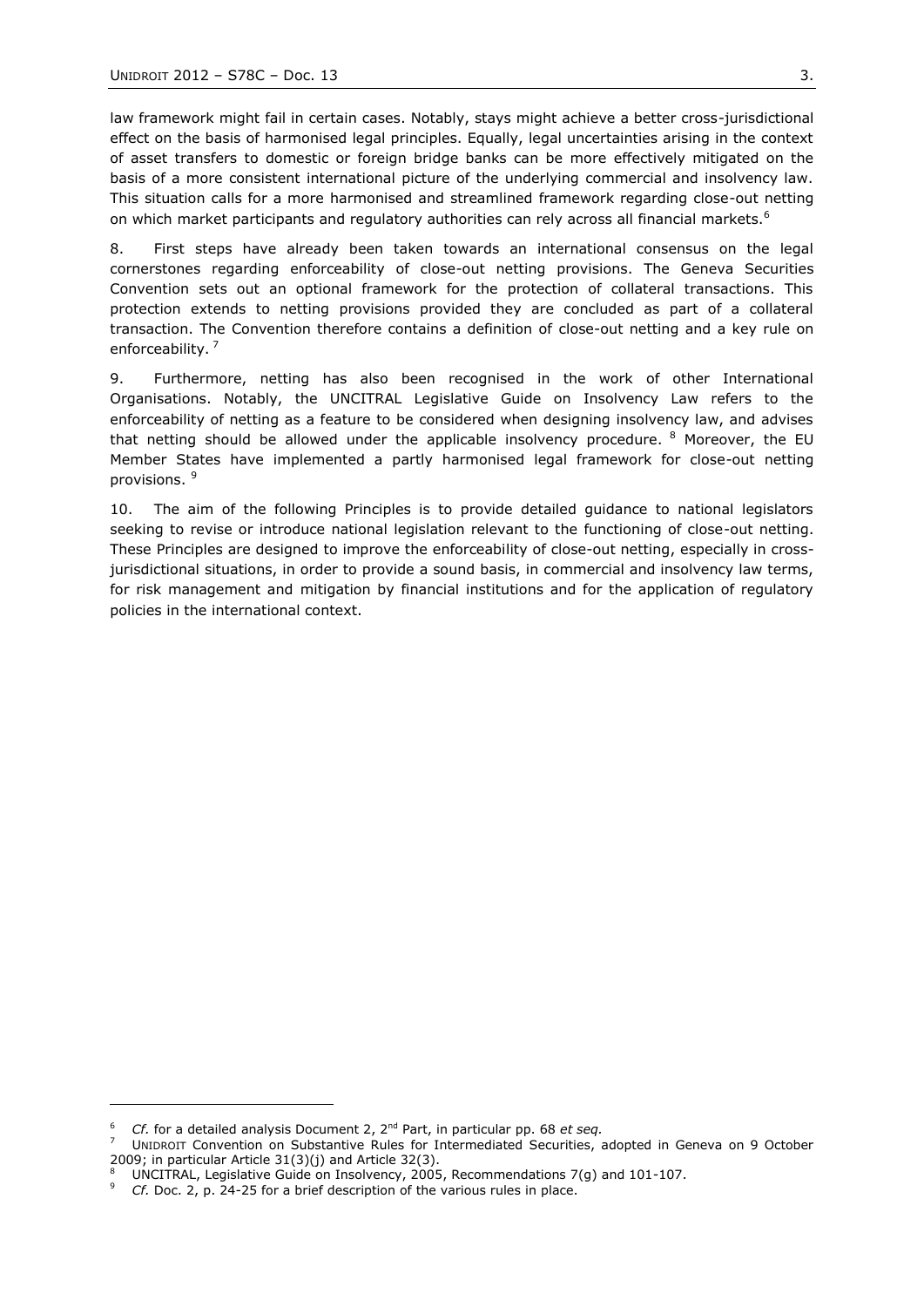# **Principle 1: Definition of 'close-out netting provision'**

*1. "Close-out netting provision" means a contractual provision relating to eligible obligations between eligible parties under which, upon the occurrence of a predefined event in relation to one of the parties, the respective due and undue obligations of the parties are reduced to a single net obligation representing the remaining value of all combined obligations, which is then payable by one party to the other. Depending on the contractual agreement and applicable law, close-out netting occurs automatically by operation of the contractual agreement or may occur at the election of one of the parties.*

### Key considerations in respect of this definition

- $\triangleright$  The definition of close-out netting provision shall be broad so as to encompass different types of provision which achieve a functionally identical result.
- $\triangleright$  It shall not privilege one or the other legal method to achieve the result that may exist in different jurisdictions and in different standard market contracts.
- $\triangleright$  The definition shall exclusively relate to contractual close-out netting. It does not address close-out netting to the extent that its functionalities are achieved under statutory provisions.

### Explanation and commentary

# *'Close-out netting'*

11. Close-out netting is best described in functional terms, *i.e.* by reference to a result. The process, in practical terms, is the following. A bundle of contracts between the parties is contractually covered by a netting provision. All non-performed contracts covered by the netting provision cease to be treated individually. Upon the occurrence of a predefined event, their aggregate value is computed so as to result in one single net payment obligation. This obligation is owed by the party which is 'out of the money' to the party which is 'in the money'. This obligation remains the only obligation (which may include incidental fees, costs or other expenses) to be settled and is generally due shortly after being determined.

# *'Provision'*

12. This definition covers contractual close-out netting, as opposed to statutory rules that may achieve an identical or similar result.

<span id="page-3-0"></span>13. Where the result of close-out netting is achieved through a combination of statutory rules with contractual rules (*e.g.*, the right to terminate is statutory, acceleration, valuation and aggregation are arranged for contractually), these Principles exclusively cover the contractual part, *cf. infra*, *paragraph* [22.](#page-5-0)

14. In practice, a clause allowing for close-out netting between the parties may be included in standard master documentation (such as the ISDA Master Agreement), or be part of a tailor-made framework agreement, or be an entirely self-standing agreement. These Principles therefore refer to "close-out netting provision", rather than to "arrangement" or "agreement", so as to encompass these various possibilities. However, the term 'close-out netting provision' covers only those parts of an agreement that actually implement the close-out netting mechanism itself, and nothing else. Definitions, schedules and annexes that the parties may have related to their agreement are covered only to the extent that their content is necessary for the proper operation of the close-out netting mechanism.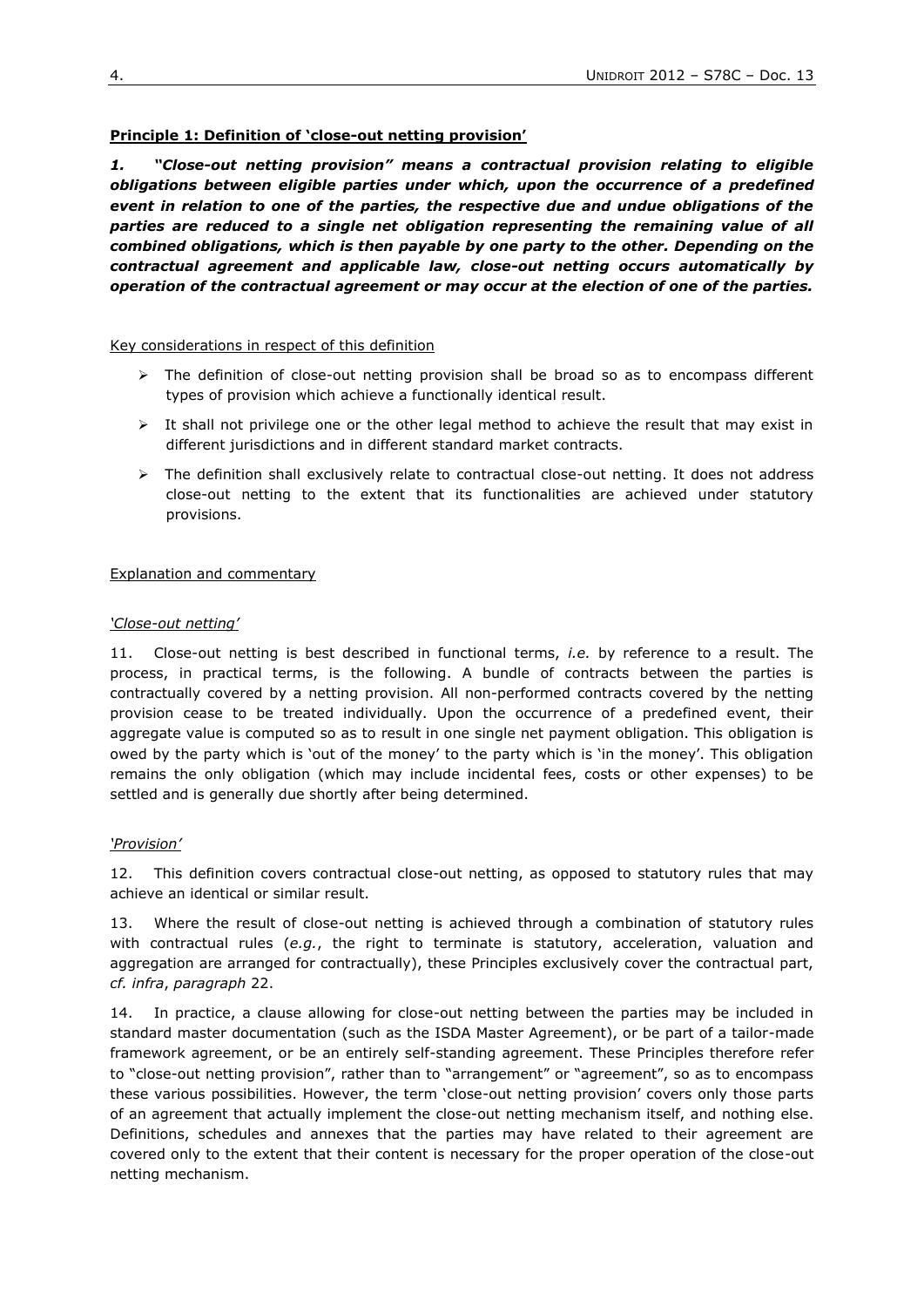15. The internal rules of clearing, settlement and payment systems, as well as central counterparties are also contemplated by this definition. Despite the fact that they are usually approved by the relevant regulatory authority, the character of the relationship between the system and its participants is, or in any case is treated by this instrument as, one of commercial law (membership agreement, by-laws) as regards the treatment of the assets to be settled in the system.

#### *'Relating to eligible obligations'*

16. *Cf.* relevant definition.

#### *'Between eligible parties'*

17. *Cf.* relevant definition. Contracts concluded between two parties may be settled either bilaterally, between the parties themselves, or through a central entity interposed between the parties. Close-out netting is *equally important* in both scenarios.

18. Bilateral settlement between the parties is the standard case and covered by these Principles.

<span id="page-4-0"></span>19. These Principles also cover 'central clearing' mechanisms which are ultimately also built on bilateral relationships. Central clearing is used as a collective term for the functionalities of central counterparties, net payment systems and clearing and settlement systems in general. Central clearing applies by virtue of contractual agreements between market participants or as a legal requirement. The arrangement usually works by interposing a central entity between the parties to every contract, so that it becomes 'buyer to every seller and seller to every buyer'. In other words, the bilateral settlement obligations that exist between the system's participants are entirely replaced by bilateral obligations between each participant and the central clearing entity. As a consequence, the net risk exposure is calculated on a bilateral basis, so that each participant's exposure exists exclusively against the central entity. Thus, given that, from a legal point of view, central clearing breaks down to strictly bilateral relationships, considerations in respect of bilateral close-out netting generally apply to central clearing. This applies both inside and outside insolvency of the participants and the system. Therefore, legal certainty requires also that the conversion of the original contractual relationships between the clearing participants into bilateral relationships between each participant and the central clearing entity is insolvency-proof.

20. Truly multilateral close-out netting is probably an exceptional case. Under such a scheme, more than two parties compute their mutual exposure on a multilateral basis, employing functionalities similar to those used in close-out netting. A mechanism similar in concept to multilateral netting is sometimes used as a tool to circumscribe the exposure of one market participant *vis-à-vis* a multitude of other market participants, typically a bank managing its risk exposure under one single netting provision against several entities belonging to the same group of companies (hence this form of netting is also called 'cross-affiliate netting'). The recognition of a multilateral netting provision by the applicable insolvency law depends in part on whether the law is able to accommodate the lack of mutuality of the relevant contracts or on whether the 'mutuality' created through cross-guarantees, cross-collateralisation agreements or similar arrangements is recognised. Truly multilateral close-out netting is *not* covered by the above definition.

#### *'Predefined event'*

21. The event that usually triggers the application of the netting provision (the 'predefined event') is commonly referred to in the relevant documentation as the 'termination event', 'enforcement event', 'specified event' or 'default event'. Close-out netting can occur both in situations where both parties are solvent and in the event of the insolvency of either, since it is the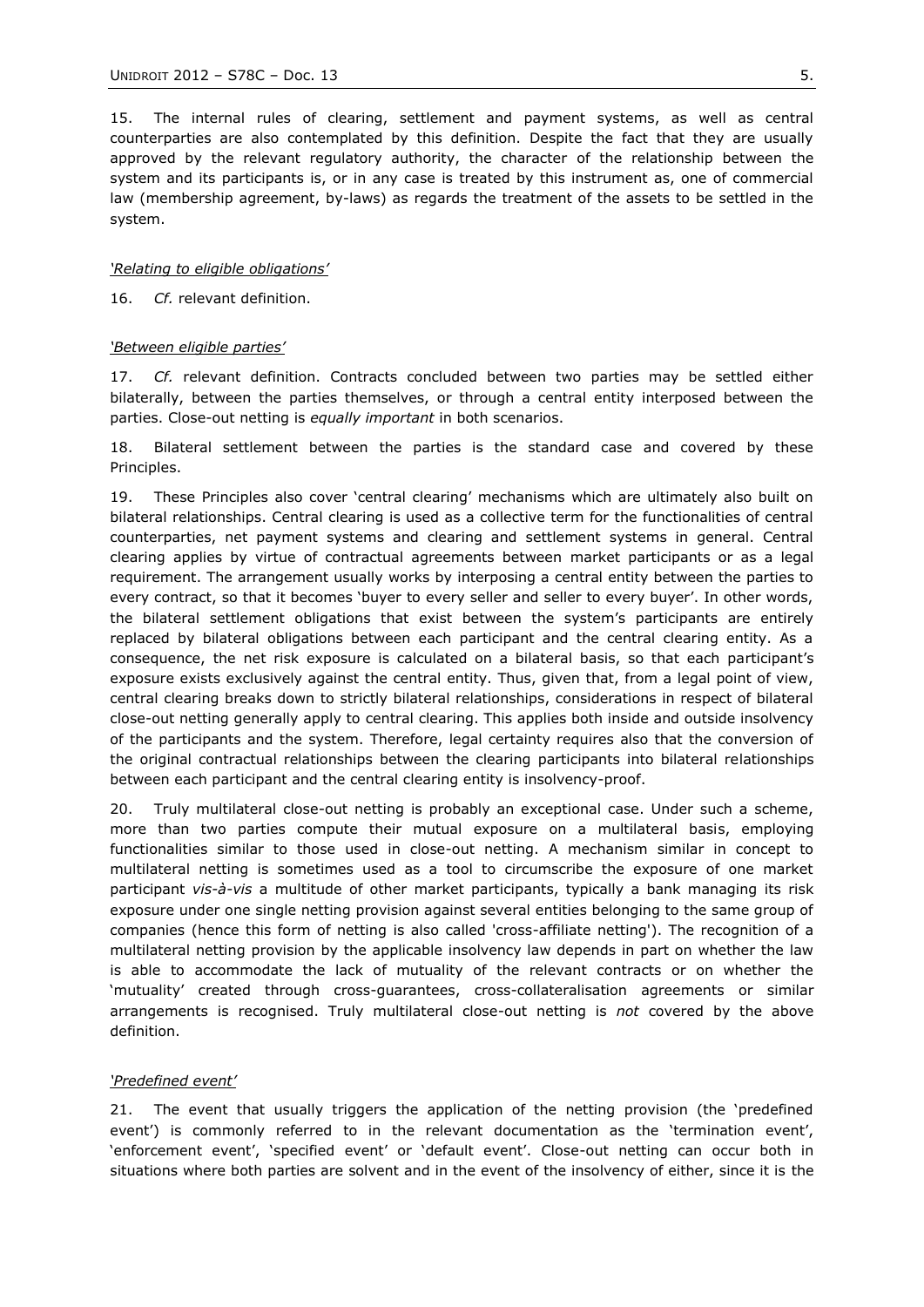parties to the netting provision themselves that determine the trigger for the operation of the mechanism. This event may consist, for example, in one of the parties defaulting on one or more of its obligations, or in its filing for insolvency, in the appointment of a state administrator or a similar intervention by the public authorities, or in the opening of an insolvency proceeding or an administration, resolution or restructuring procedure. Netting provisions additionally include external circumstances as termination events, such as the objective impossibility of performing an obligation under one of the contracts, or the downgrading of one of the parties' credit rating following its merger with another company.

<span id="page-5-0"></span>22. It is worth noting that the event triggering termination is determined, in certain jurisdictions, under the relevant legislation itself. In particular, the insolvency of one of the parties may lead to the termination of all open contracts by operation of the statutory law. Parties may supplement this statutory consequence of the termination event with additional contractual rules providing for other elements needed to achieve the result of close-out netting (*cf. supra, paragraph [13](#page-3-0)*). Such arrangements are likewise envisaged by the present definition.

### *'Reduced to a single net obligation'*

23. A close-out netting mechanism is commonly understood as resulting in a single payment obligation owed by the party that is 'out of the money' to the party that is 'in the money'. However, a number of different functional steps can be used to achieve this result, and these can potentially be based on a number of differing legal concepts.

24. A netting mechanism generally involves several or all of the following steps: (i) termination of the contracts, (ii) acceleration of obligations, (iii) valuation of the contracts', and, (iv) aggregation to result in an overall net amount. The order of acceleration, aggregation and valuation can vary according to the actual netting provisions. Not all netting provisions need all of these steps to come to the functional result of close-out netting. Which elements are needed and used depends, rather, on the design of the relevant provision and the boundaries under the applicable law. Examples:

- Termination of each contract; valuation of each contract; aggregation of all values to form one net payment obligation.
- Acceleration of each contract, valuation of each contract, aggregation of all values to form one net payment obligation.
- Termination of each contract; valuation of each contract; aggregation of all values to form one net payment obligation; acceleration of the net obligation.
- Termination of each contract; valuation of each contract; creation of a new (immediately due and payable) payment obligation representing the overall value.
- *Etc*.

25. These functional steps merely describe what happens in practical terms. The relevant closeout netting provision in combination with the applicable law need to provide the necessary legal concepts, since the result (a single net payment obligation) is first and foremost a legal one. The legal concepts and terminology that underlie these steps differ, depending on the design of the netting provision and on the law applicable to it.

26. Termination is a term used to express the functional result of the relevant open contracts being put to an end. National laws achieve this result by legal mechanisms called cancellation, close-out, rescission, termination, *etc.*

27. Acceleration is a term used to express the concept that an obligation becomes due and payable before the contractually agreed date; there might be other legal concepts and terms to achieve an identical functional result such as the replacement of the original and as yet unmatured obligation with a new obligation that must be performed immediately ('novation').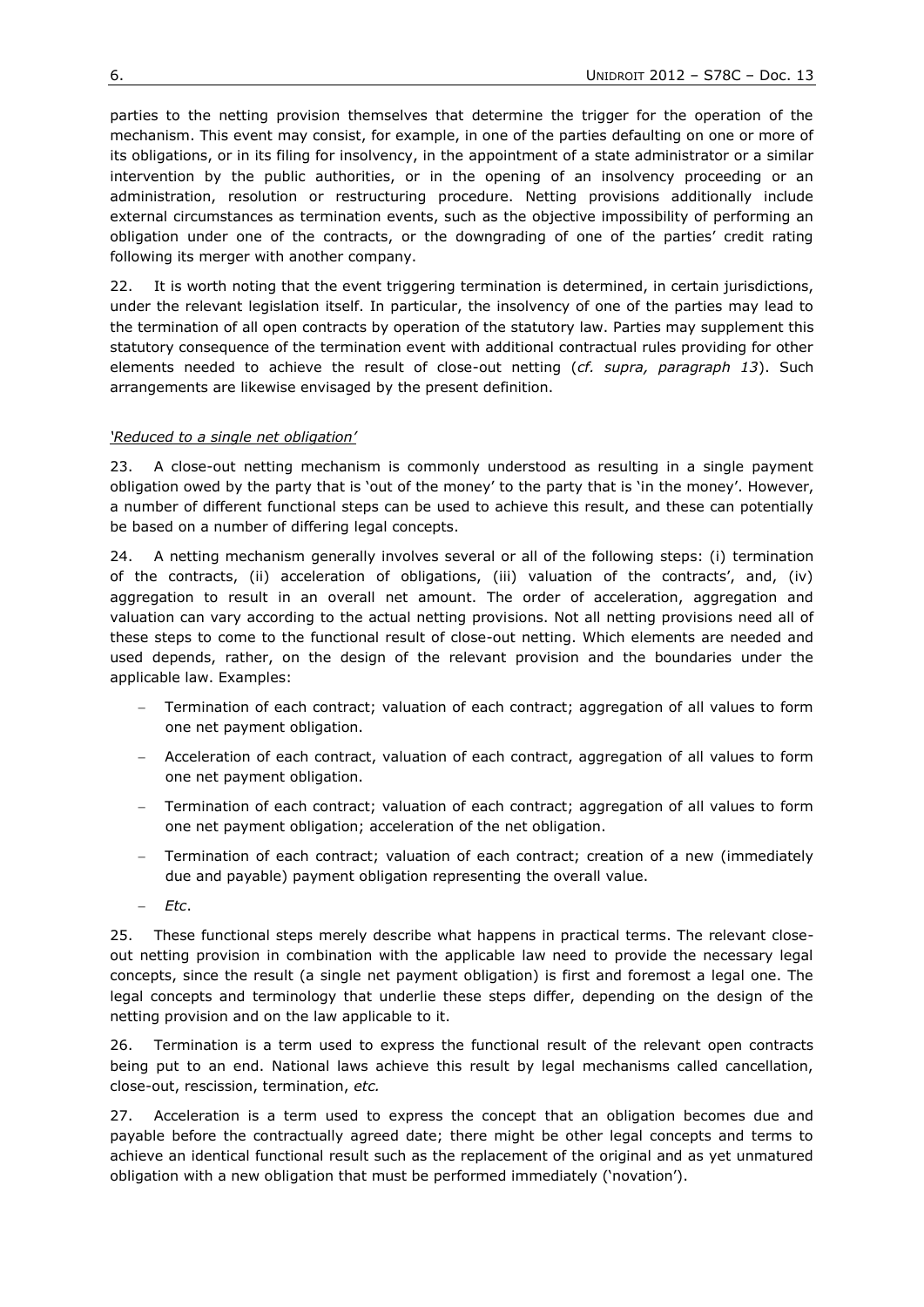28. The aggregation element collapses all relevant contracts or the value resulting from them so as to produce one single obligation. This is functionally the same result as the outcome of classical set-off of all valued and payable obligations. Also novation (*i.e.*, the parties agreement that after termination of all open contracts a *new* obligation arises representing the relevant aggregate value) is a suitable concept to achieve the effect of aggregation.

29. The valuation of the terminated contracts or the entire (aggregate) contractual relationship generally seeks to establish a fair and commercially reasonable compensation for the party that was 'in the money'. The valuation is usually (but not necessarily) effected by the non-defaulting party under a mechanism which has been pre-defined in the agreement. The parties are free to define the valuation mechanism and may use concepts such as replacement or market value or any other method that allows for a practicable valuation process and a fair and commercially reasonable result.

#### *'Payable by one party to the other'*

30. Where close-out netting occurs in the context of the insolvency of one of the parties, and the net amount is positive for the solvent party, that party is paid from the insolvency estate as an unsecured creditor and may therefore lose some or the entirety of its claim, if unsecured. In the amount of this net sum, the position of the solvent party *vis-à-vis* the insolvent estate is no better than that of any other party: it needs to be secured in order to be certain of payment and the same requirements apply regarding the necessary proof of the claim. Where the net amount is positive for the insolvent party, as a rule the solvent party must pay the insolvency estate.

However, parties may have agreed on a clause that allows a non-defaulting party which is 'out of the money' to refuse payment to the defaulting party ('walk-away clause'). The background of such clauses is that a defaulting party should not benefit from its own default. However, not all jurisdictions permit such clauses because of their effect on systemic stability. There is a regulatory debate on whether they should be valid in the event of insolvency of the defaulting party. As this issue is not immediately linked to the enforceability of close-out netting provisions, it falls outside the scope of the Principles.

#### *Automatic or elective operation of the close-out netting mechanism*

32. Depending on the specific contractual agreement, close-out netting either occurs automatically, by operation of the contractual agreement ('automatic termination', which is not allowed in a number of jurisdictions), or it may occur at the discretion of the party which is not the party to which the predefined event relates.

33. The extent to which the non-defaulting party should be able to wait for a period of time or for an indefinite period of time to exercise its rights to close-out is currently under discussion among market participants and regulatory authorities, particularly where the defaulting party is in resolution or insolvency. One concern is that a non-defaulting party which is "out of the money" can choose not to terminate and exercise close-out in order to avoid making a payment to the defaulting party. Several different courts with jurisdiction over recent cross-border insolvency proceedings of large financial institutions have come to different conclusions on this issue. Closeout netting provisions employing either elective or automatic termination are covered by these Principles. However, these Principles do not address the issue of whether a non-defaulting party may wait for a period of time or for an indefinite period to exercise its rights to terminate and net on a close-out basis.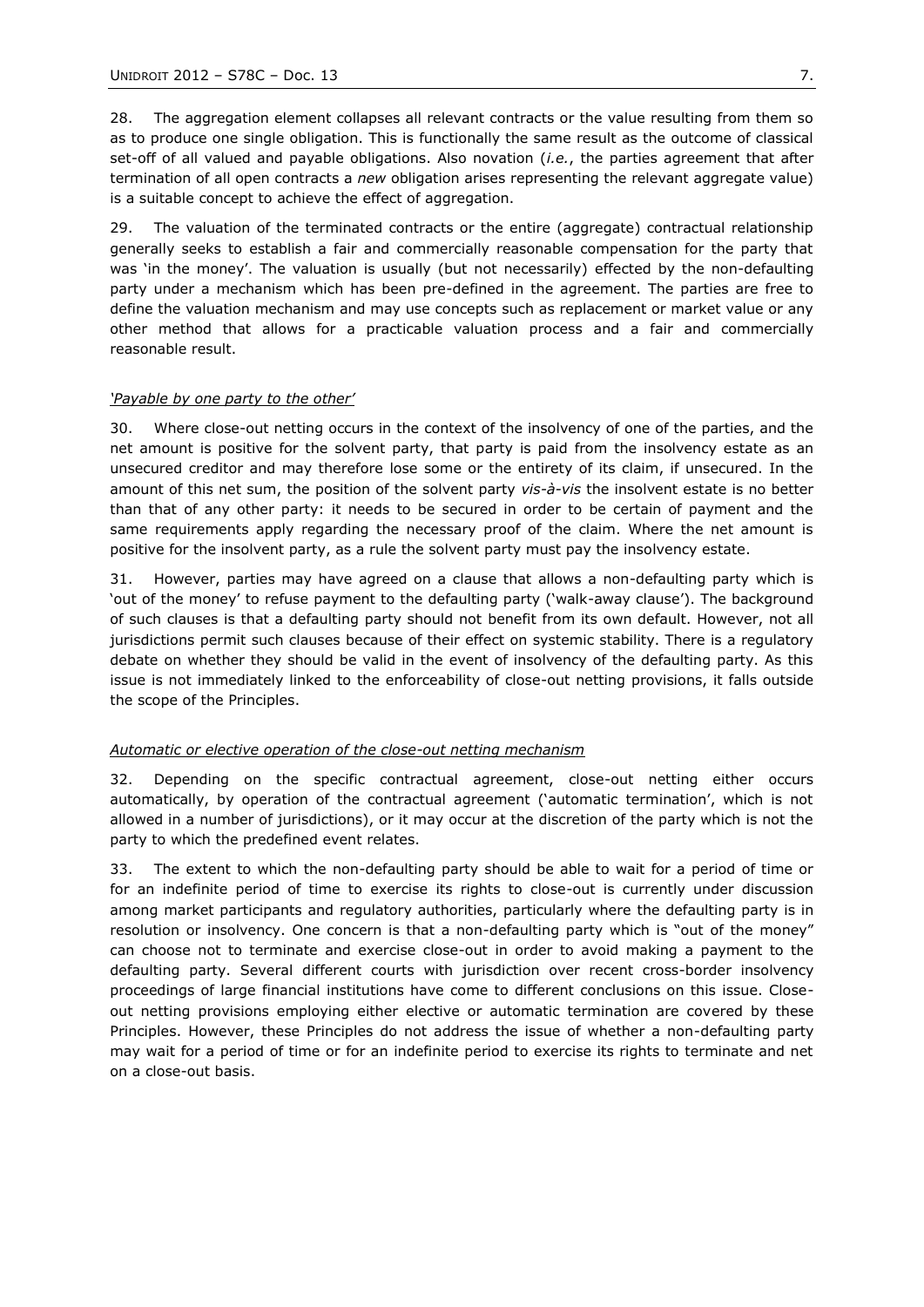# **Principle 2: Definition of 'eligible party'**

- *2. "Eligible party" means*
	- *a) a person other than a natural person,*
	- *b) a partnership or unincorporated association (whether or not its membership includes natural persons), and*
	- *c) any other person designated as an eligible party under the law of the relevant State.*

### Key considerations in respect of this definition

- $\triangleright$  The definition of eligible party determines and restricts the scope of these Principles, in conjunction with the definition of eligible obligation. Therefore, the application of these Principles to a legal relationship between two parties depends on whether both are eligible parties, and, *cumulatively*, whether the relevant legal relationship represents an eligible obligation.
- $\triangleright$  The definition of eligible parties, as a criterion for determining the personal scope, should be shaped in a broad and comprehensive manner. One of the main issues to be taken into account is consumer protection. Many jurisdictions apply specific measures with a view to protecting consumers. National legislators/regulators shall determine the extent to which the application of these Principles is compatible with the relevant consumer protection policy.
- $\triangleright$  Other restrictions regarding the personal and material scope (apart from excluding consumers) frequently exist in national law; these are both highly diverse and difficult to categorise conceptually from an international point of view. The key question appears to be whether a certain kind of *business* should be able to be included within the ambit of netting. From the point of view of international compatibility, this issue would be best tackled in a precise and consistent manner by restricting the definition of eligible obligations, while leaving the definition of eligible parties as broad as possible.

# Explanation and commentary

# *Paragraph (a)*

34. *Paragraph (a)* covers the greater part of all parties contemplated by these Principles. It follows the key consideration that the personal scope of these Principles should be as broad as possible, given that it is well-nigh impossible properly to classify the different types of actor in the financial market.

35. In particular, professional actors in the financial market, such as banks and securities firms, will usually be organised in a form other than that of a natural person. They are covered by *paragraph (a)*.

36. Commercial firms such as airlines, energy dealers, producers of chemical industrial goods, *etc*., are likewise covered. They use derivative contracts for hedging purposes on an ongoing basis. Such contracts typically contain netting clauses.

37. Public law entities are also covered to the extent that they are 'persons', *i.e.*, that they have legally recognised personality. This includes States and their divisions, including central banks. Moreover, more or less independent bodies of public law with legal personality are likewise included such as municipalities as well as agencies that are constitutionally independent from the state.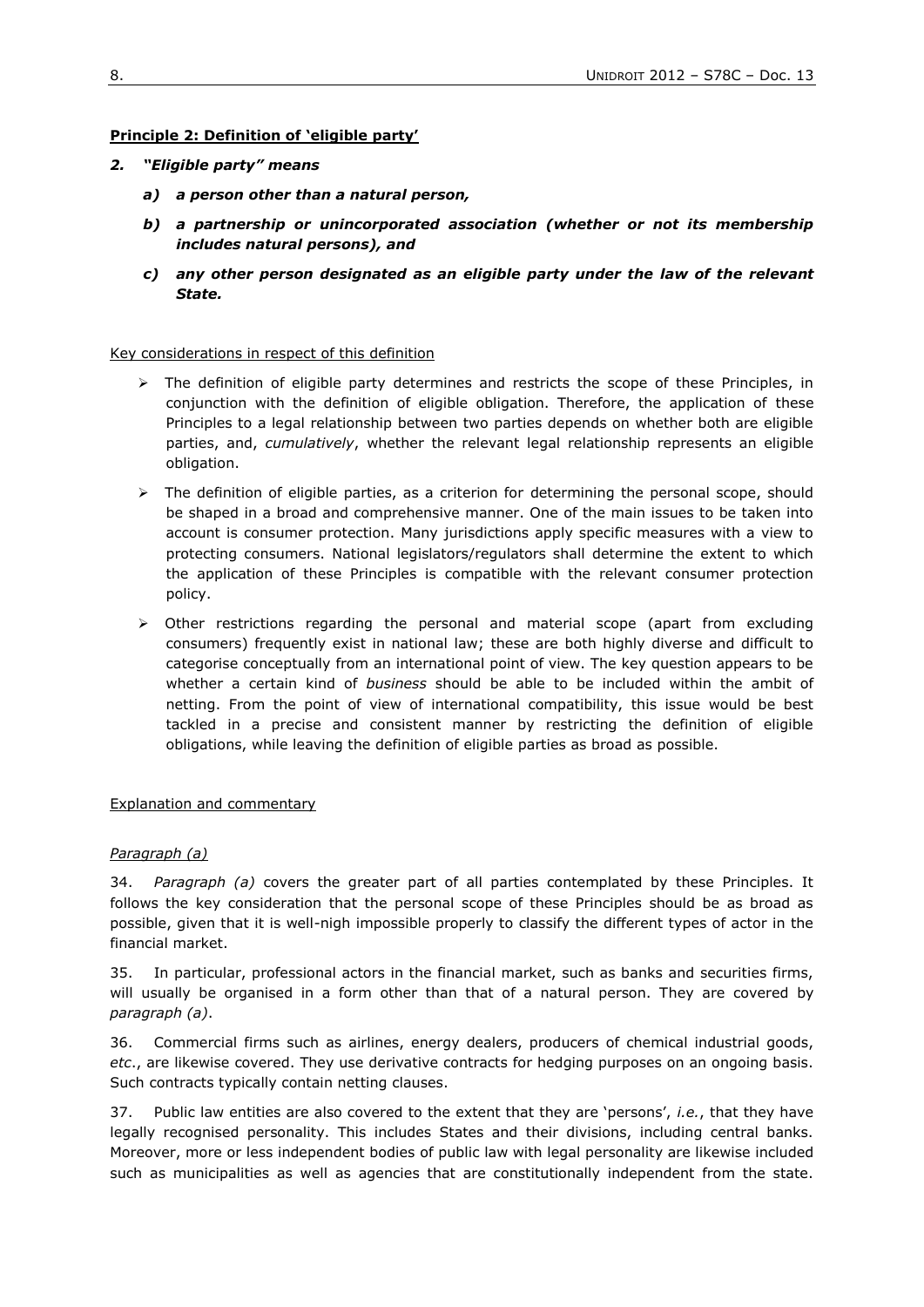Furthermore, entities created under public international law, in particular intergovernmental organisations, are also covered.

#### *Paragraph (b)*

38. The inclusion of the term 'unincorporated associations' guarantees that organisations such as universities, religious associations, football clubs, *etc*. are covered, since they may participate in the financial market to a considerable extent.

39. It should be noted that it is quite easy in many jurisdictions to form such unincorporated associations or partnerships and for them to be given some legal recognition, with few formalities required. This includes associations of natural persons which, if acting as individuals, would fall within the remit of *paragraph (c)*. The fact of being associated and of entering into those contracts enumerated in draft Principle 3 places such groups of individuals within the scope of these Principles.

#### *Paragraph (c)*

40. This paragraph reflects the policy considerations raised by the possible participation of individuals in financial market transactions. States may decide

- not to apply these Principles to individuals at all,
- to apply these Principles only to restricted classes of individual such as professionals and other sophisticated or high-net-worth individuals,
- to apply these Principles to restricted classes of individual and in respect of certain types of contract into which these individuals may enter,
- to apply these Principles to individuals only to the extent that they contract with a counterparty falling within the ambit of *paragraphs (a)* or *(b)*.
- Such a decision will generally be made within the overall framework of the relevant state's rules and policy on the protection of individuals in general and of consumers in particular.

41. This paragraph aims to cover persons commonly referred to as 'natural persons' (*cf.* also the negative use of that definition under *paragraph (a)*). However, the Principles intentionally do not use this term in *paragraph (c)* in order to avoid confusion with the category described under *paragraph (b)*. Natural persons organised in a partnership or an association and acting as such fall within *paragraph (b)*, although many jurisdictions would still regard them as natural persons in legal terms. As a consequence, *paragraph (c)* covers natural persons acting individually, or 'individuals'.

42. Unincorporated entrepreneurs (merchants) are covered by *paragraph (c)* even where they engage in business usually conducted by incorporated companies. As a consequence, they fall within the scope of the netting principles only if and to the extent that they are designated as eligible parties under the law of the relevant state.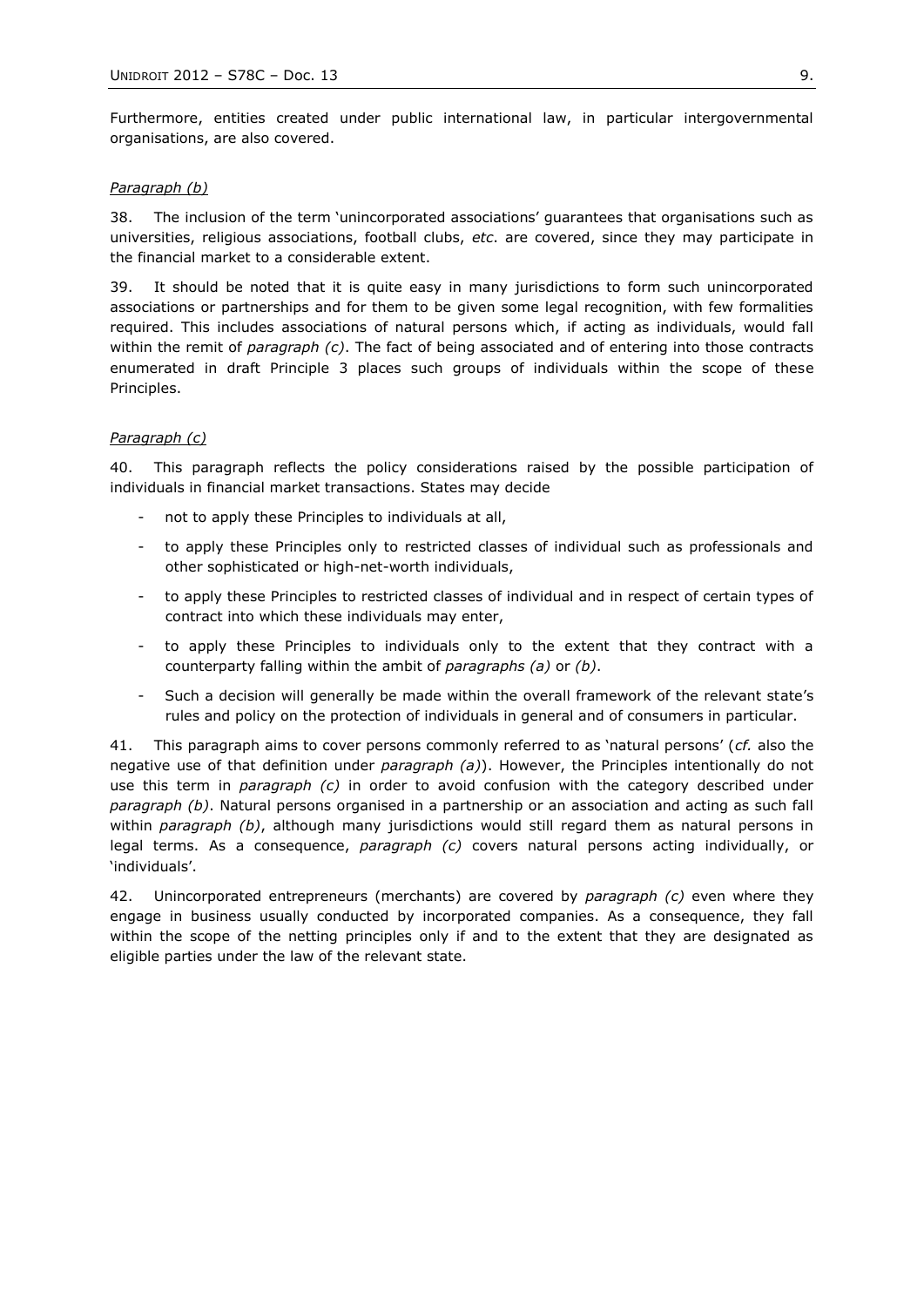### **Principle 3: Definition of 'eligible obligation'**

- *3. "Eligible obligation" means an obligation arising under one of the following contracts* 
	- *a) derivative instruments,*

*'derivative instrument' means an option, forward, future, swap, contract for differences or other transaction in respect of a reference value that is, or in the future becomes, the subject of recurrent contracts in the derivatives markets.*

- *b) repurchase agreements, lending agreements and margin loans relating to securities, money market instruments and units in collective investment schemes,*
- *c) title transfer collateral arrangements,*
- *d) contracts for the sale, purchase or delivery of*
	- *1.- securities*
	- *2.- money market instruments*
	- *3.- units in a collective investment scheme*
	- *4.- currency of any country, territory or monetary union*
	- *5.- gold, silver, platinum, palladium, or any other precious metal*
	- *6.- any other fungible commodity,*

*'Fungible commodity' means a commodity that is or in the future becomes the subject of recurrent contracts in the spot, forward or derivatives markets.*

- *e) any other type of contract designated to that effect under the relevant law,*
- *f) agreements under which a party undertakes (whether by way of surety or as principal debtor) to perform obligations assumed by another person under any agreement referred to in paragraphs [a] to [e].*

### Key considerations in respect of this definition

- $\triangleright$  From the perspective of the purely legal mechanisms involved, netting is possible in respect of all mutual contractual relationships the value of which can be expressed in an amount of currency. However, in the event of default of one of the parties, netting offers special treatment of the non-defaulting party in relation to the insolvent's general creditors. Therefore, there need to be elements justifying a contractual relationship being covered by a netting provision. There are three such elements.
- *Single relationship*: contracts entered into on the understanding that each as a practical matter affects the others should be covered. (i) A first such case is the quasi 'natural' category of transactions in which the single relationship is directly implied. For example, swaps or repurchase transactions are entered into on the understanding that the mutual rights and obligations (which are legally distinct from each other) within a single transaction cannot be separated by the parties and should not be looked at separately in the event of one of the parties becoming insolvent (*i.e.*, no cherry picking should apply in relation to only one leg of these transactions). (ii) In a second category of cases, this single relationship is wider and created contractually by the parties. However, given that closeout netting leads to special treatment in the event of insolvency, this contractual single relationship can only be established where there are good objective reasons to deal with a multitude of contracts on a collective basis. The main reasoning here is that it is more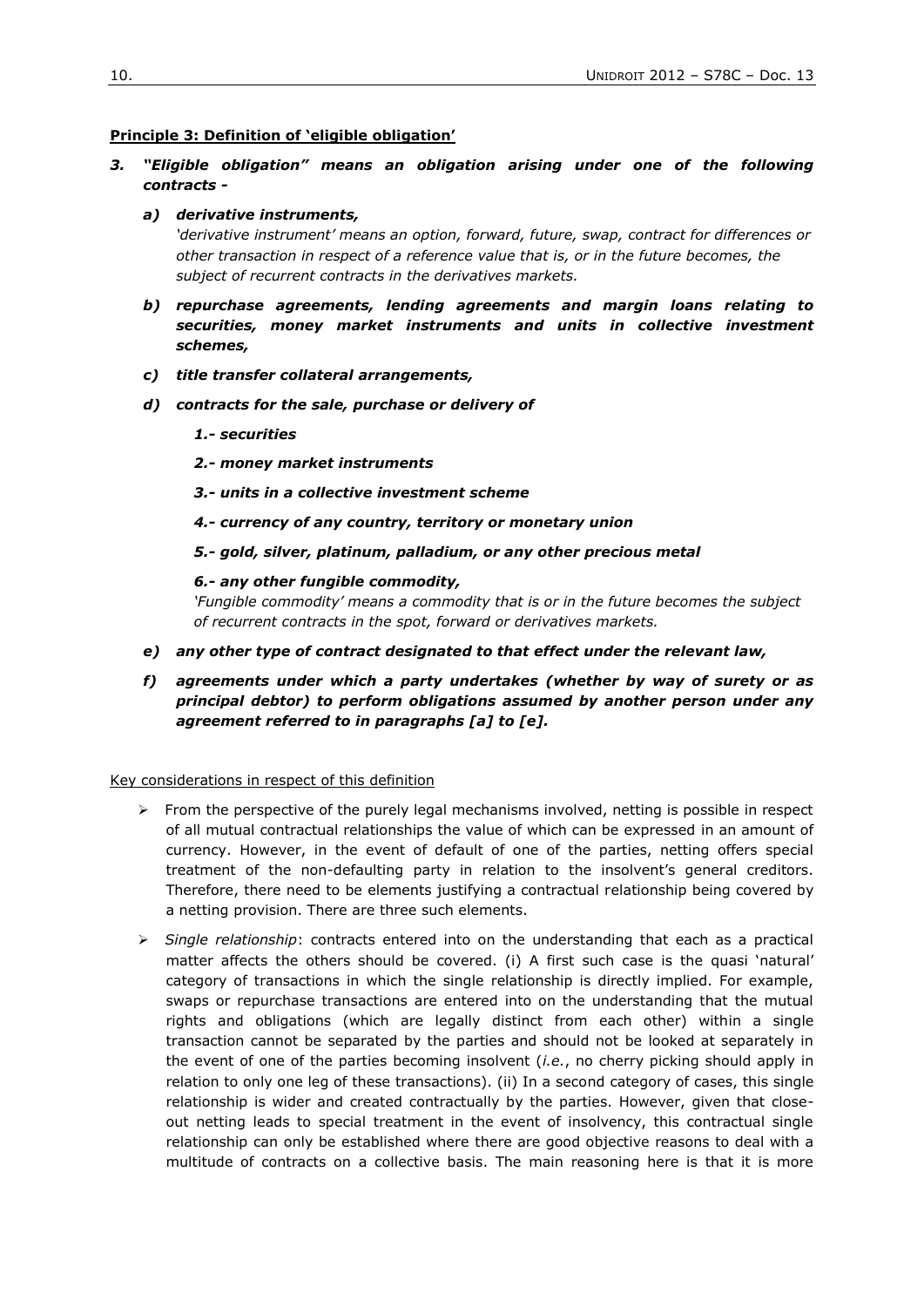efficient for parties to monitor and manage their mutual risk exposure on the basis of an overall assessment of all contracts outstanding between them.

- *Rapid changes of value*: A second justification for applying close-out netting to certain of the parties' mutual rights and obligations stems from the fact that the volatility of the value of certain financial transactions would expose parties to considerable market and credit risk which they would have difficulty managing if they were not allowed to terminate such transactions upon the occurrence of one of the pre-defined termination events, in order to determine gains and losses and to re-hedge their portfolio. Any stay on termination imposed by (in particular) insolvency law would lead to the contractual close-out rights being delayed. Rapid and significant changes in the contract value during this time might expose the non-defaulting party to a multiple of the anticipated counterparty and market risk which cannot be hedged any more in an appropriate way.
- *Systemic risk*: A third justification is the avoidance of systemic risk. This element flows partly from the second justification. In deteriorating market conditions, the ability to terminate contracts and thus to limit exposures is important in guarding against the situation where the failure by one of the parties to perform its obligations causes its counterparty likewise to become unable to perform its obligations *vis-à-vis* third parties.

### Explanation and Commentary

#### *General*

43. The term 'contracts' is understood in a broad sense and also includes contracts that might be categorised as 'commercial' contracts. It is impossible to make a neat distinction between financial contracts, on the one hand, and commercial contracts, on the other hand. For instance, futures and forwards are both used by industrial and commercial companies to hedge price swings in relation to raw materials, *etc*. Application of these rules to contracts entered into by energy traders, airlines and similar businesses would be beneficial as these face similar exposures to rapid price swings as face financial firms.

### *Paragraph (a) – Derivative instruments*

44. The term 'derivative instrument' describes a contract the value of which depends on a reference value. The reference value can consist of rates or indices, or of any other measure of economic value, or of factual events. In today's markets, the reference value usually consists of a rate, yield, price or index relating to interest rates, currencies, transferable securities, money market instruments, commodities, precious metals, credit risk, energy, emissions, economic or monetary statistics, actuarial or other insurance-related data, meteorological data, freight forward rates, bandwidth or property. However, other reference values are also conceivable.

45. Derivative instruments will typically fulfil all three criteria (*cf.* key considerations, *supra*) for inclusion into the list of contracts. First, two typical financial market participants like banks, merchant banks, funds, insurance companies, *etc.* will always regard the multitude of their open derivative instruments with each other as one single relationship. The risk monitoring and assessment will be done by the parties on an aggregate basis.

46. Derivative instruments also pass the test of the second criterion, *i.e.* exposure to considerable market and credit risk. They are often highly volatile transactions with rapid and significant price movements. Rapid price movements combined with large outstanding counterparty credit exposures and transaction volumes also pose the threat of systemic risk (third criterion).

47. Financial markets subdivide derivatives contracts into a number of categories, notably options, forwards, futures, swaps, contracts for differences, and their respective subcategories. The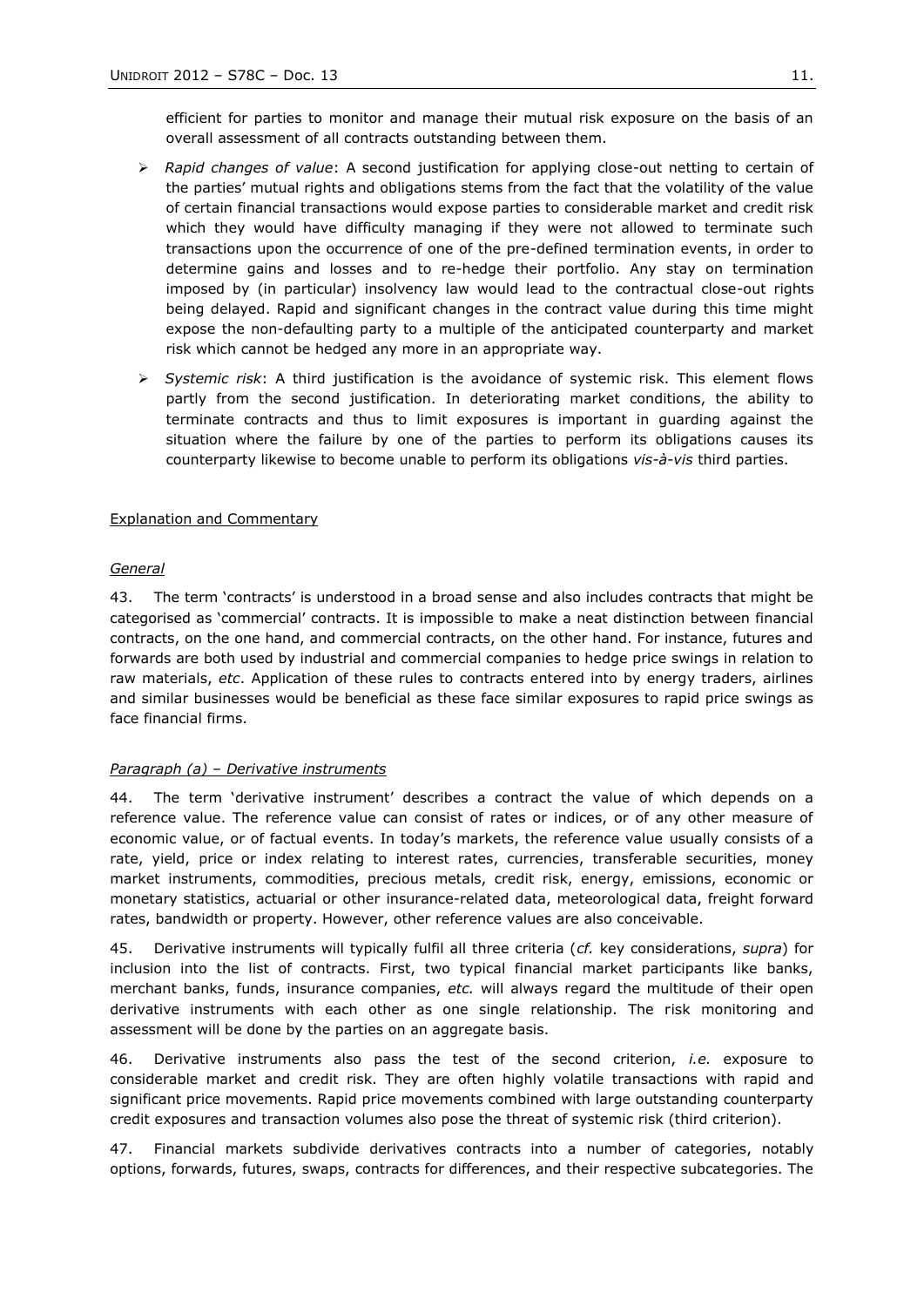boundaries between these categories are not always clear-cut. Moreover, the list of derivatives categories can never be exclusive, in view of the need to cater for future market developments and differences in categorisation. Therefore, the underlying consideration is that these Principles apply to all derivatives covered by the definition in the preceding paragraph, regardless of which category market practice may attribute to them.

48. Derivatives can be either physically settled or cash settled. Both are included within the scope of these Principles.

49. For the purpose of these Principles, it is immaterial whether the relevant contracts are entered on-exchange or off-exchange, or whether they are settled 'over-the-counter' or through a clearing mechanism or central counterparty (*n.b.* that in the latter cases, a bilateral close-out netting provision between the central entity and the system participant emerges, *cf. supra paragraph [19](#page-4-0)*).

#### *Paragraph (b) – Securities repurchase agreement, securities lending and margin loans*

50. *Paragraph (b)* covers three methods of securities financing: sale and repurchase agreements, securities lending agreements, and margin loans.

51. A repurchase agreement is a combination of two processes simultaneously agreed upon between the same parties: first, the sale and outright transfer of an asset (*e.g.* a bond), and second, the subsequent repurchase and re-transfer of that same asset at a slightly higher price. This type of agreement is usually driven by cash needs, *i.e.*, in functional terms, it has the same effect as a secured cash loan. The cost of financing (reflected, under a loan agreement, by the payment of interest) is here expressed in the price difference between the sale and repurchase legs of the transaction.

52. Securities lending entails that the securities are made available to the counterparty with a simultaneous agreement to retransfer or return them, or equivalent securities, at a predetermined point in time. The borrower must provide collateral (*e.g.* in the form of cash) to the lender for the duration of the arrangement. Securities lending is mostly driven by the borrower's need for a certain type of securities.

53. In functional terms, the mutual flows of assets are identical for both types of transaction. Both types consist of a pair of reciprocal transactions. Although in both cases, each separate transaction could be regarded as legally independent, neither a repurchase agreement nor a securities lending agreement should be at risk of unbundling in an insolvency procedure. Therefore, a repurchase or a securities lending agreement *per se* fulfils the first element of justification mentioned above (single relationship, first case).

54. In much the same way, under a margin loan money is advanced by a bank to its customer to purchase financial instruments on condition that the bank can subsequently regard these financial instruments as collateral securing the loan. Again, the two prongs of such arrangements are (i) a flow of cash in one direction, and, (ii) the provision of rights over securities (collateral) in the other direction. The collateral can be provided under a title transfer arrangement or a non-title transfer arrangement (*cf. paragraph (c), infra*), *i.e.*, depending on the arrangement, ownership of the securities is transferred to the bank.

55. Where two parties have a multitude of repurchase, securities lending and margin lending agreements, these are usually closely interconnected as the cash and collateral flows are managed on an aggregate basis rather than separately. As a consequence, there is an objective reason for the parties to cover their mutual exposures flowing from these types of transaction by a close-out netting provision (single relationship, second case).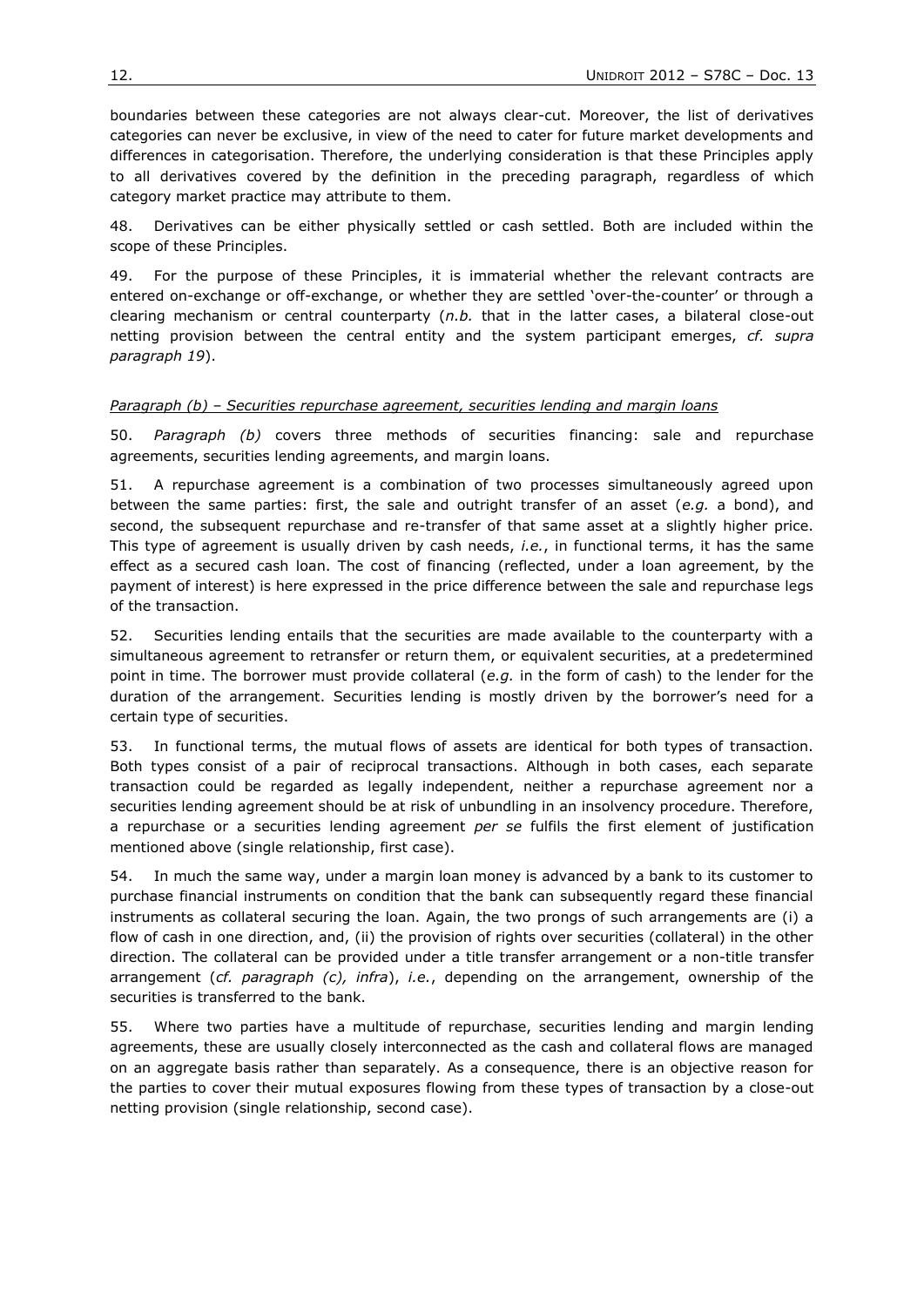#### *Paragraph (c) - Title transfer collateral arrangements*

56. There are title-transfer collateral arrangements and non-title transfer collateral arrangements. They differ as to their nature and the analysis as to whether they are suitable to be included in a netting provision differs accordingly.

57. One type of collateral arrangement involves traditional security agreements such as pledge or charge. These are characterised by the fact that they are proprietary in nature and both the collateral provider and the collateral taker have proprietary interests in the encumbered asset. In particular, the collateral provider will usually retain legal title to the asset. This type of arrangement is not generally susceptible to close-out netting as commonly understood, since a proprietary interest cannot be combined with a claim of a monetary character. However, where both close-out netting and a traditional security interest apply under the parties' agreement, closeout netting operates under exclusion of the security interest. Rather, the security interest, in a second logical step, secures the net amount.

58. Under a title transfer collateral arrangement, full legal title is passed to the collateral taker and the collateral provider receives a claim for transfer of the identical sum or asset at a later stage (*cf.* also *paragraph (b)*). No property interest is retained on the provider's side. As a consequence, the valuation and inclusion in the net amount of both legal positions are possible because there are claims for retransfer on both sides (a claim for repayment/retransfer of the value of the transaction, and a claim for retransfer of the collateral).

59. An important hybrid category is the non-title transfer collateral arrangement which includes a right of use. In these cases, the relevant law permits parties to agree, generally or in effect, that the proprietary right may, under a non-title transfer collateral arrangement, be replaced, at the election of the collateral taker, by a right to the return of identical or equivalent assets. This is the case, in particular, where the agreement, sanctioned by the relevant law, permits the collateral taker to use the encumbered asset for its own purposes, in particular to 'rehypothecate' it, and subsequently to return not the *same* asset but an *equivalent* one. In this instance, the residual property interest originally vested in the collateral provider may cease to exist in this instance and is replaced by a contractual claim for re-transfer or the equivalent thereof. In other words, the use of the encumbered asset by the collateral taker for its own purposes transforms the legal characteristics of a non-title transfer collateral interest into an interest equivalent to that of a title transfer collateral arrangement. As a consequence, again, there are claims on both sides (*cf*. preceding paragraph). Therefore, such an arrangement is capable of being included in a netting provision.

60. As is the case with repurchase agreements and securities lending agreements, the separate obligations which constitute a title transfer collateral agreement (and a non-title transfer collateral agreement including a right of use) should not be at risk of being unbundled by the insolvency law (single relationship, first case). Likewise, collateral is managed on an aggregate basis. For this reason, a multitude of collateral arrangements between two parties should also be capable of being included in the scope of close-out netting.

61. It is important to note that repurchase, securities-lending as well as title transfer-collateral agreements are collectively managed and monitored from the perspective of counterparty risk. Because of the functional convergence of these types of transaction, there is good reason to do so. Therefore, it makes sense to cover all transactions falling into one of these three categories by a netting provision between two parties.

#### *Paragraph (d) – Contracts for the sale and delivery of certain assets*

62. *Paragraph (d)* relates to contracts for the sale and delivery of certain assets against payment in so far as they are not covered by the definition of derivative instruments, in particular futures and forwards. For example, on the spot market, prices are agreed and paid immediately whereas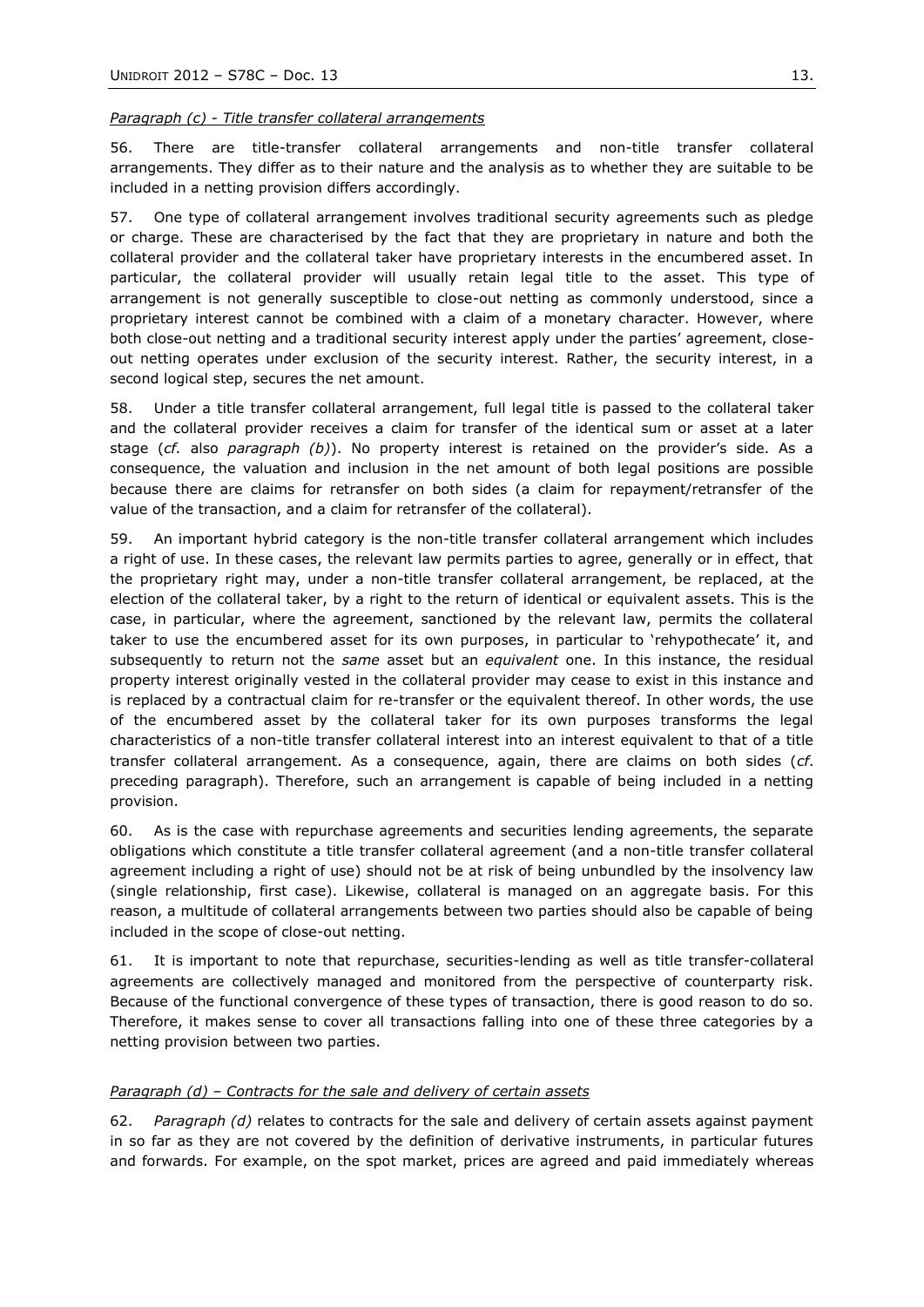delivery occurs within a time frame of less than one month. A typical example is the spot market for crude oil.

63. The relevant contracts are regularly entered into on the basis of a single relationship, and are subject to the same type of credit risk and change in value as other types of eligible obligation. In addition, they may be subject to settlement risk.

# *Paragraph (e) – Other types of contract*

64. A State may decide to include other types of contract in the list, which means that the obligations flowing from such a contract would be eligible for inclusion in a close-out netting provision. The question of whether loans and deposits should be included is particularly relevant. However, there might be other types of contract which States may decide to include.

65. The inclusion of loans and deposits in the list of contracts is controversial because a number of reasons speak for their inclusion whereas other aspects advise against. From the outset, the discussion has not been about 'consumer' deposits and loans, as individuals are generally excluded from the scope of these Principles (they can be included only at the election of the national legislator, *cf*. Principle 2).

66. Loans and deposits are closely related to one another from a functional perspective. Both are technically an advance of money (the principal) by one party to another, entailing a promise to return the principal at some point. Both generally, but not necessarily, carry the obligation to pay interest. A more superficial difference concerns the parties' motivation. It is assumed that a borrower accepts the principal from the lender in order to satisfy its own funding needs, whereas the depositary rather takes the role of safe-keeper of the money in the depositor's interest. However, in practice, banks' traditional sources of financing have been their clients' deposits, a fact which rather blurs that distinction. From a functional and legal point of view, therefore, loans and deposits are akin to one another. From a regulatory point of view, on the other hand, deposits enjoy specific protection, most particularly the circumstance that traditionally, only licensed credit institutions ('banks') are able to take deposits.

67. It might be argued that neither loans nor deposits pose a particular risk or a threat to systemic stability that can be best prevented by the application of close-out netting. They are not necessarily subject to rapid changes in value and the volatility of markets. They are not used for hedging but rather for funding and they are not traded in large volumes. However, a number of factors suggest that the inclusion of loans and deposits might be worth considering in certain circumstances.

- Loans mainly consist of a transfer and retransfer of cash. This functionality is identical to the cash leg of a number of transactions used by banks and central banks, notably repurchase agreements, securities-lending agreements and cash-title transfer collateral agreements. The latter are all undoubtedly within the scope of close-out netting. Carving out loans generally would mean that a clear distinction would have to be made between (ineligible) loans and the cash leg of the aforementioned (eligible) transactions. This might be difficult, particularly in a cross-jurisdictional situation, and thereby create legal uncertainty and provoke regulatory arbitrage. On the other hand the presence of a noncash leg in the eligible transactions might substantially mitigate the potential uncertainty and arbitrage.
- Banks regularly post deposits with and give loans to one another. Such deposits might be very short term and thus as a funding source be quite volatile as volumes might change from day to day according to the relevant needs and because they are often provided in different currencies. Such arrangements expose the parties to credit risk and market (currency) risk. Banks might wish to calculate their mutual risk exposure flowing from these operations on a net, rather than a gross basis.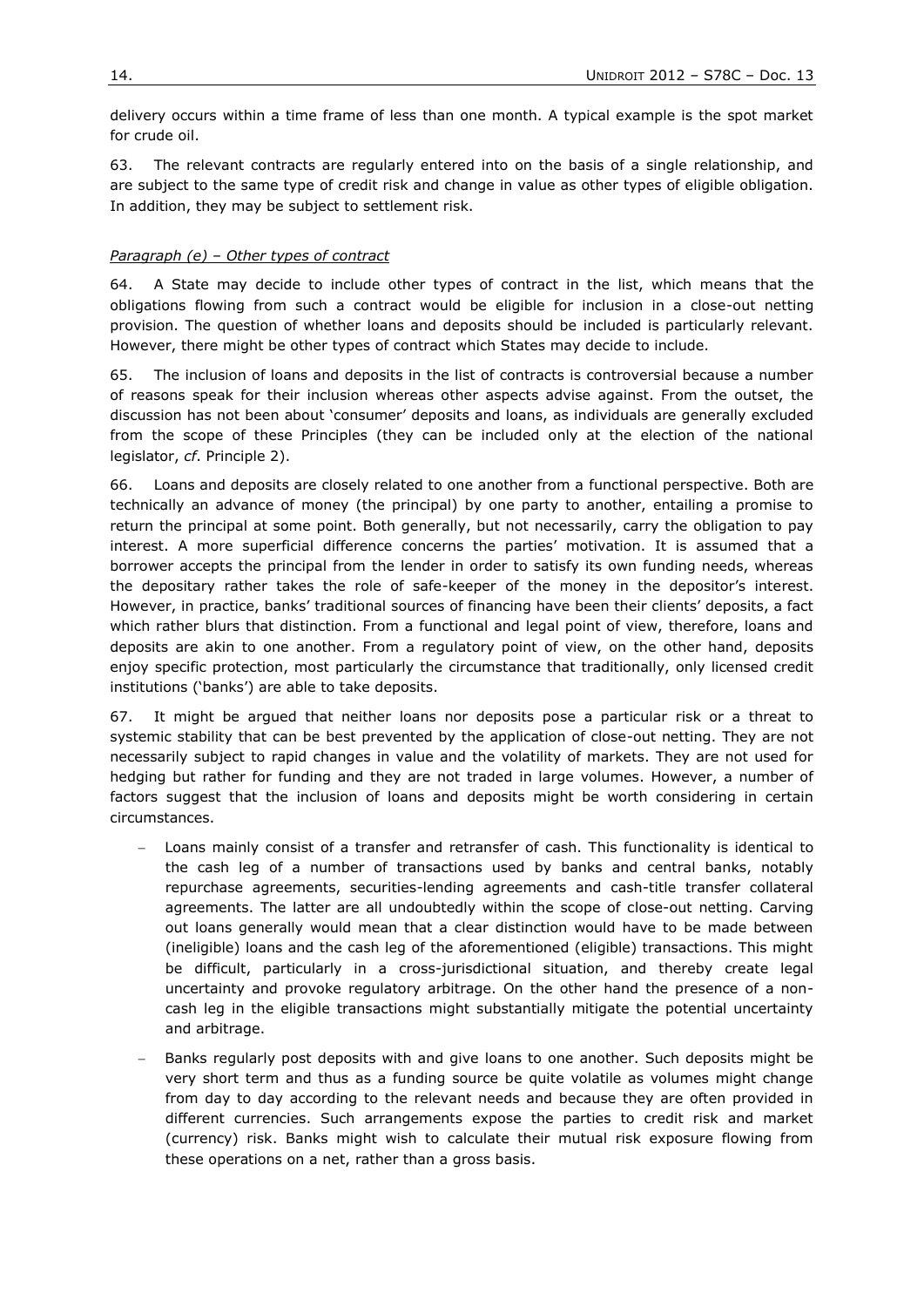- Central banks take deposits from banks (in fulfilment of their minimum reserves policy) and extend loans to banks (in the framework of their monetary operations). A central bank will have an interest in being able to manage the risk exposure to each of the relevant banks on a net basis, *i.e.*, in being able to apply close-out netting. Therefore, many central banks apply close-out netting to such loans and deposits.
- Furthermore, the phenomenon of 'cash-pooling' benefits from close-out netting. Cash pooling occurs where member companies of the same group manage their cash reserves collectively. Typically, the positive credit balance of one member of the group is made available to any others members that are in need of cash, through a common master cash account held by the parent company. A deposit (alternatively: loan) arrangement comparable to a revolving account facility exists between each member of the cash pool and the parent company, under which mutual repayment obligations are expressed as a net credit balance. Legally, mutual payment obligations are not settled until the member in question exits the cash pool arrangement (despite the fact that the current exposure is expressed as a net balance). However, the parties would not enter into such agreement if their exposure were not limited to the net exposure in the event of the counterparty's insolvency. If the insolvency administrator were able to cherry-pick those deposits/loans that were favourable to the insolvent estate, and if it could at the same time set aside those that were unfavourable, the risk to the solvent party would be considerably increased.

68. On the other hand, there are arguments against making loans and deposits eligible for closeout netting. In addition to the reasons articulated above:

- including loans and deposits would mean that that part of a bank's balance sheet that was subject to close-out netting would be considerably increased.
- excluding deposits and loans from the scope of application of close-out netting would not necessarily mean that set-off was equally excluded. Many of the aforementioned arguments put forward in favour of the eligibility of loans and deposits for close-out netting could probably be addressed by set-off.

### *Paragraph (f) – Surety agreements*

69. This paragraph ensures that not only the (direct) parties to one of the contracts enumerated in draft Principle 3 fall within the scope of these Principles but also third parties that promise to perform on the obligation of another of the parties to that contract. The most prominent of such arrangements are guarantee and indemnity arrangements or letters of credit, or other types of personal surety that may exist in different jurisdictions and regardless of the wording employed.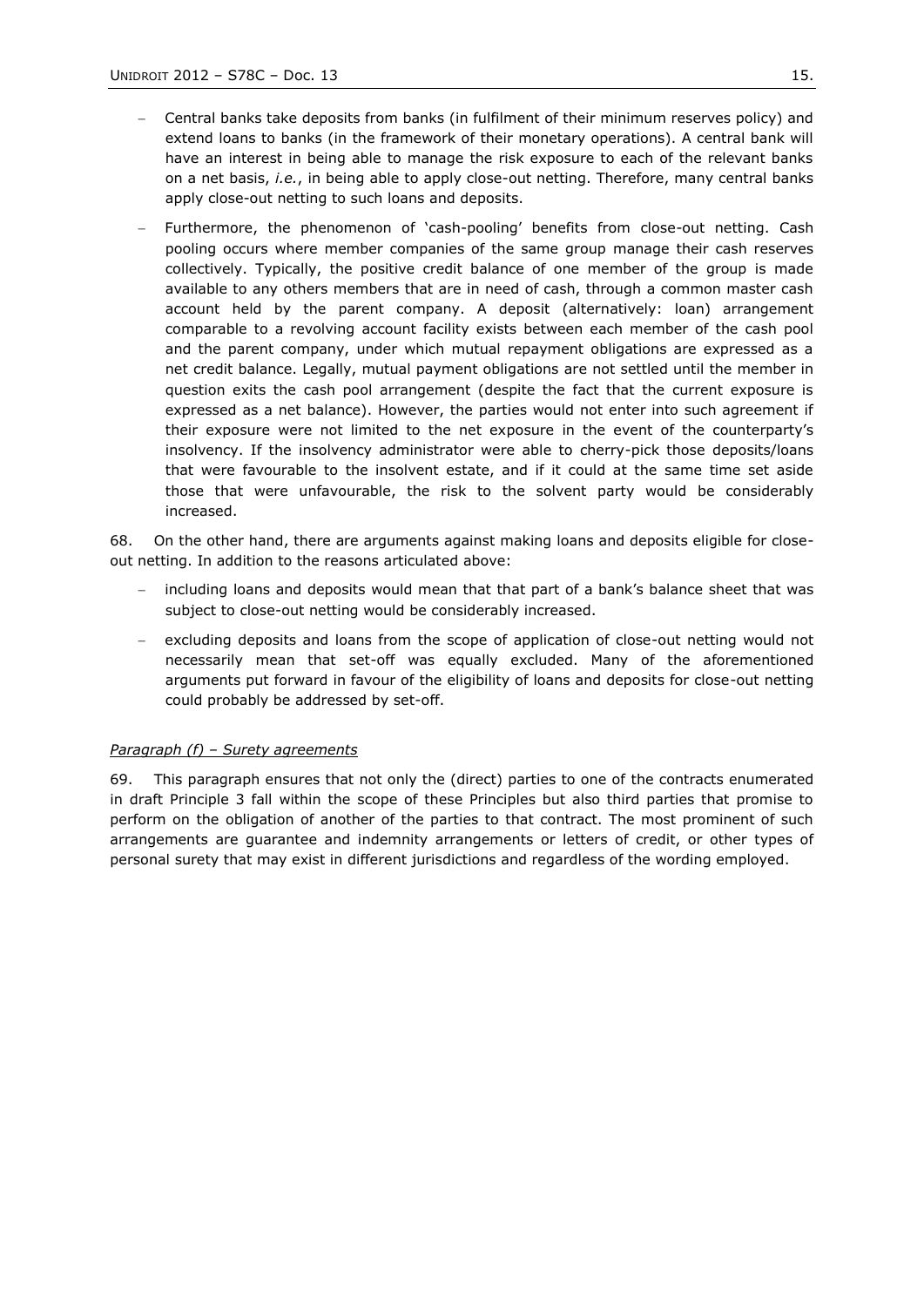# **Principles 4-6 on formal requirements for close-out netting provisions**

*4. The law should not make the creation, validity, enforceability, effectiveness against third parties or admissibility in evidence of a close-out netting provision dependent on the performance of any formal act, but the law may require that a close-out netting provision shall be evidenced in writing or any legally equivalent form.*

*5. The law should not make the creation, validity, enforceability, effectiveness against third parties or admissibility in evidence of a close-out netting provision dependent on the use of standardised terms of specific trade associations.*

*6. To the extent that the law requires data relating to contracts covered by a closeout netting provision to be reported to a trade repository or similar organisation for regulatory purposes, a failure to comply with that requirement should not affect the creation, validity, enforceability, effectiveness against third parties or admissibility in evidence of the contracts and the close-out netting provision.*

#### Key considerations in respect of these Principles

- $\triangleright$  Formal requirements that impinge on the legal enforceability of close-out netting provisions have considerable potential to create legal uncertainty in a cross-jurisdictional context. Accordingly, the enforceability of close-out netting provisions should not depend on requirements such as prior registration with a public register or notarisation.
- $\triangleright$  The enforceability of close-out netting should not depend on the use of standard documentation so as to allow for tailor-made close-out netting provisions and framework agreements, for individual changes to existing standard documentation or for market-led changes of standard documentation itself. The regulatory framework may impose restrictions in this regard; however, these must not hamper enforceability in commercial and insolvency law terms.
- $\triangleright$  The reporting of data in relation to certain financial transactions to trade repositories and similar organisations is an important feature of the supervisory framework. However, noncompliance with the duty to report such data should not entail the non-enforceability of the relevant contracts and the close-out netting provision which covers them.

### Explanation and commentary

70. The effect of non-compliance with formal requirements (in the broadest sense) needs to be considered carefully. Where such non-compliance entails invalidity or unenforceability of a contract, the legislator should always have regard to the fact that *both* parties to a contract are affected by this consequence. The effect of a considerable number of contracts and/or a close-out netting provision being unenforceable can pose a significant risk to one or both of the parties. In particular in cross-jurisdictional situations, at least one of the parties might be taken by surprise by that consequence. Thus, where the rules on formalities aim at promoting safe and sound market conditions, unenforceability will undermine rather than promote these objectives, and it might be better to settle for other enforcement measures, such as fines, personal liability of staff, withdrawal of license, *etc.*, which can be imposed without creating additional legal uncertainty for the counterparty.

# *Principle 4*

71. For the above reasons, in a cross-border context, any formal requirements other than writing (or equivalent forms) appear to create additional risk. There are two strands of such potential risk.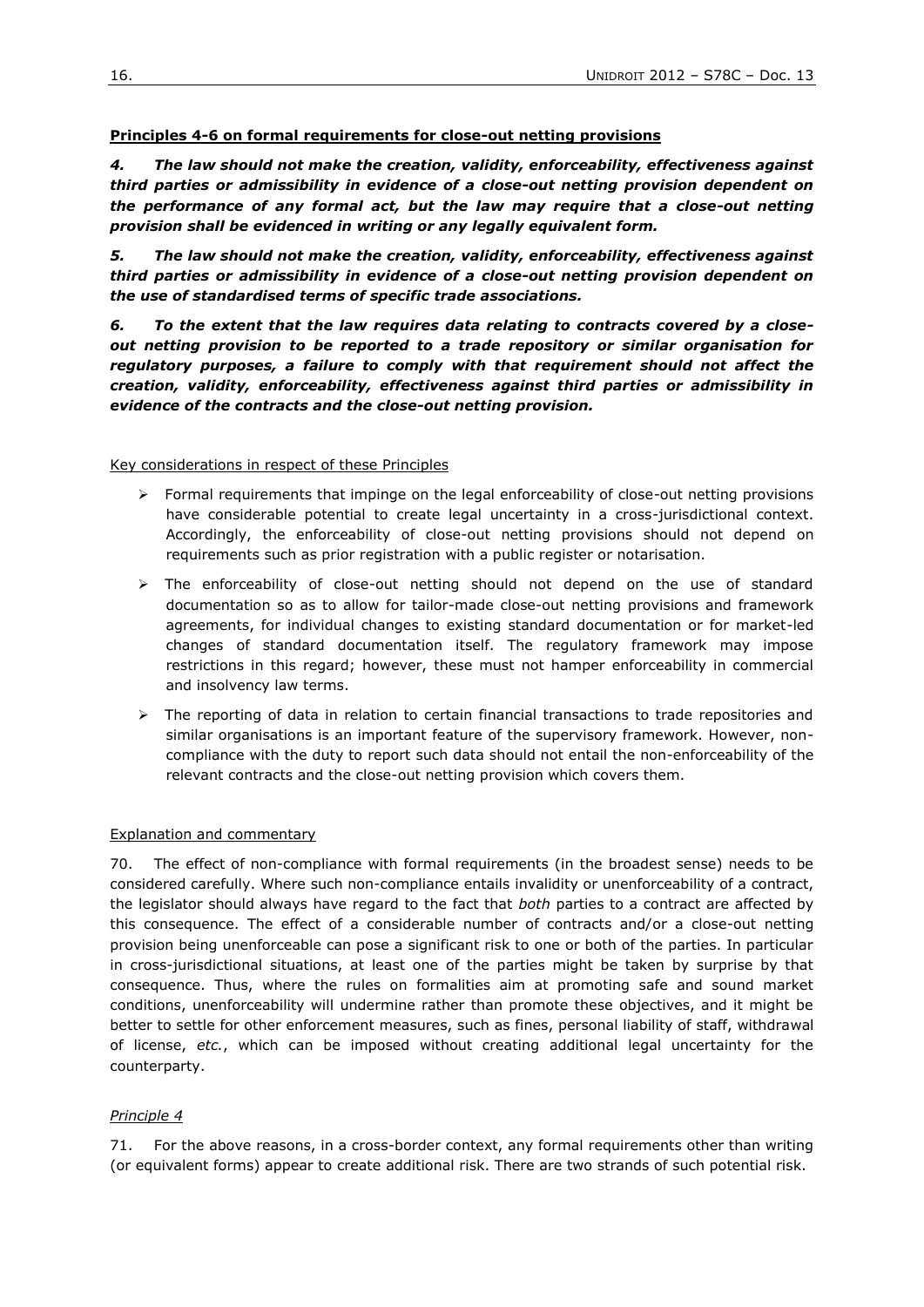72. First, there is the general risk that, in a cross-border context, formal requirements other than writing are liable to be misunderstood or mishandled from an operational point of view. Such requirements might be overlooked, in particular as it cannot be excluded that different laws may be applicable within a single bundle of contracts covered by a netting provision. The necessary steps might not be carried out simply because of practical difficulties such as language requirements.

73. Second, even if formal requirements are initially complied with under the first law, any possibility of transferring a close-out netting provision (including the contracts covered) to a new, foreign entity would be in jeopardy since it is unlikely that the law of the acquirer would require compliance with exactly the same formal steps.<sup>10</sup>

- This aspect is particularly relevant where a holding company re-integrates with a hitherto legally independent foreign subsidiary, in which case all contractual agreements entered into by the subsidiary would from that point on be subject to a different insolvency law, *i.e.*, the law applicable to the parent company. It is unclear whether a contract transferred in this manner would be upheld in the event of the parent company's insolvency if the formal requirements regarding the close-out netting provision differed.
- It is equally relevant in the context of bank resolution powers, which usually include the possibility of transfer, by regulatory order, of part or all of a bank's business to a second (solvent) bank. If the receiving second bank is subject to a different insolvency law, and if that law imposes formalities on close-out netting provisions, it is very unlikely that the formalities (if any) under which the close-out provision was originally entered into would suffice.

74. The registration of close-out netting provisions (and in some cases, the obligations covered by them) is required in certain jurisdictions as a condition for the creation, validity, enforceability, effectiveness against third parties, or admissibility of the close-out netting provision. In some cases, this requirement has a deterrent function against fraud, *e.g.*, to exclude fraudulent backdating of close-out netting provisions prior, but close to insolvency. However, this means that all domestic and foreign parties, including those acting in good faith and in the absence of any fraudulent behaviour, as well as in the absence of insolvency of one of the parties, would be hit by the unenforceability of the netting provision as a consequence of non-compliance with the registration requirement, *e.g.*, due to a simple operational mistake. This situation might potentially create great legal uncertainty, and this is why registration should not be linked to the unenforceability of the netting provision. However, there is nothing in these Principles to prevent courts from sanctioning fraudulent behaviour occurring prior, but close to insolvency: Principle 7 leaves open the possibility for the insolvency law to treat netting provisions as unenforceable as a consequence of fraudulent behaviour (*cf*. Principle 7(c)(iv)).

# *Principle 5*

1

75. Another issue is the tension between netting provisions contained in a standard master agreement and agreements between parties that wish to customise the close-out netting provision. If jurisdictions were to protect the enforceability of netting provisions only where the latter are included in standard documentation, individual amendments would imperil enforceability.

76. However, the relationship between two financial institutions can be quite an elaborate one and call for the master agreement to be customised to some degree. It is impossible to harmonise the extent to which such changes should be admissible, simply because there are too many different, individual situations. Hence, the concept of only protecting the enforceability of netting provisions that are part of standard documentation is not appropriate, especially not in a crossjurisdictional context.

<sup>10</sup> *Cf.* Doc. 2, p. 37 (Example 7), p. 71 (Example 17)*.*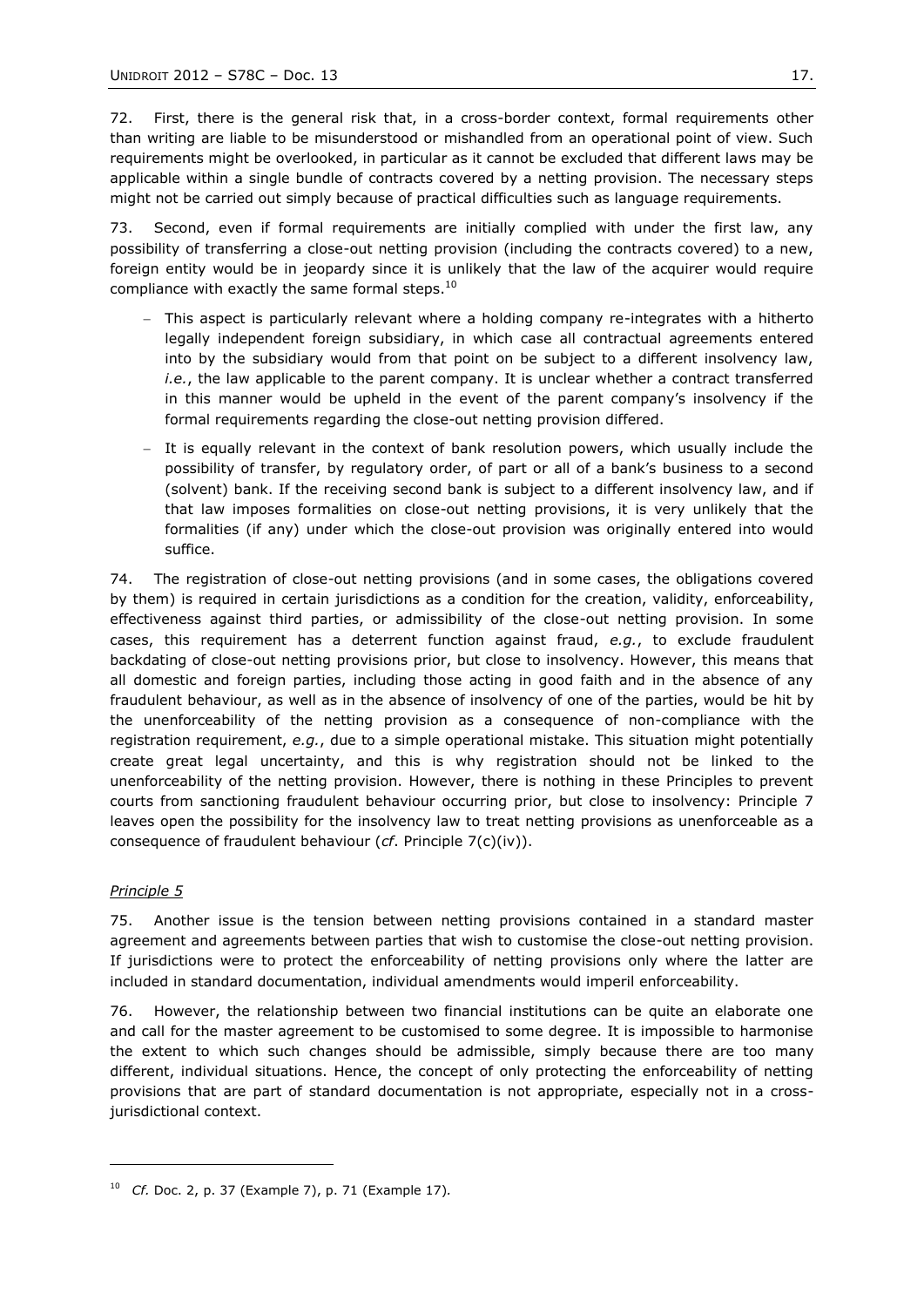#### *Principle 6*

77. In attempting to render the derivatives market more transparent, many jurisdictions have recently introduced or are about to introduce a duty to report data (parties, volume, type of transaction, date) relating to certain types of standardised derivatives to a trade repository. This measure serves prudential/supervisory purposes. It should not be made a condition for a contract's capability of being included in a close-out netting provision, since the underlying motivation is not the same. Additionally, the legal consequences are different: failure to report as such, in the supervisory context, does not produce risk but will merely entail fines or similar sanctions. Should reporting be a prerequisite for the enforceability of the netting provision, any non-compliance would actually *create* risk, since it would endanger enforceability in situations which the parties (and possibly also their regulator) might not have anticipated since the failure will in most cases be a consequence of unintentional operational failure. This result would be clearly disproportionate and dangerous.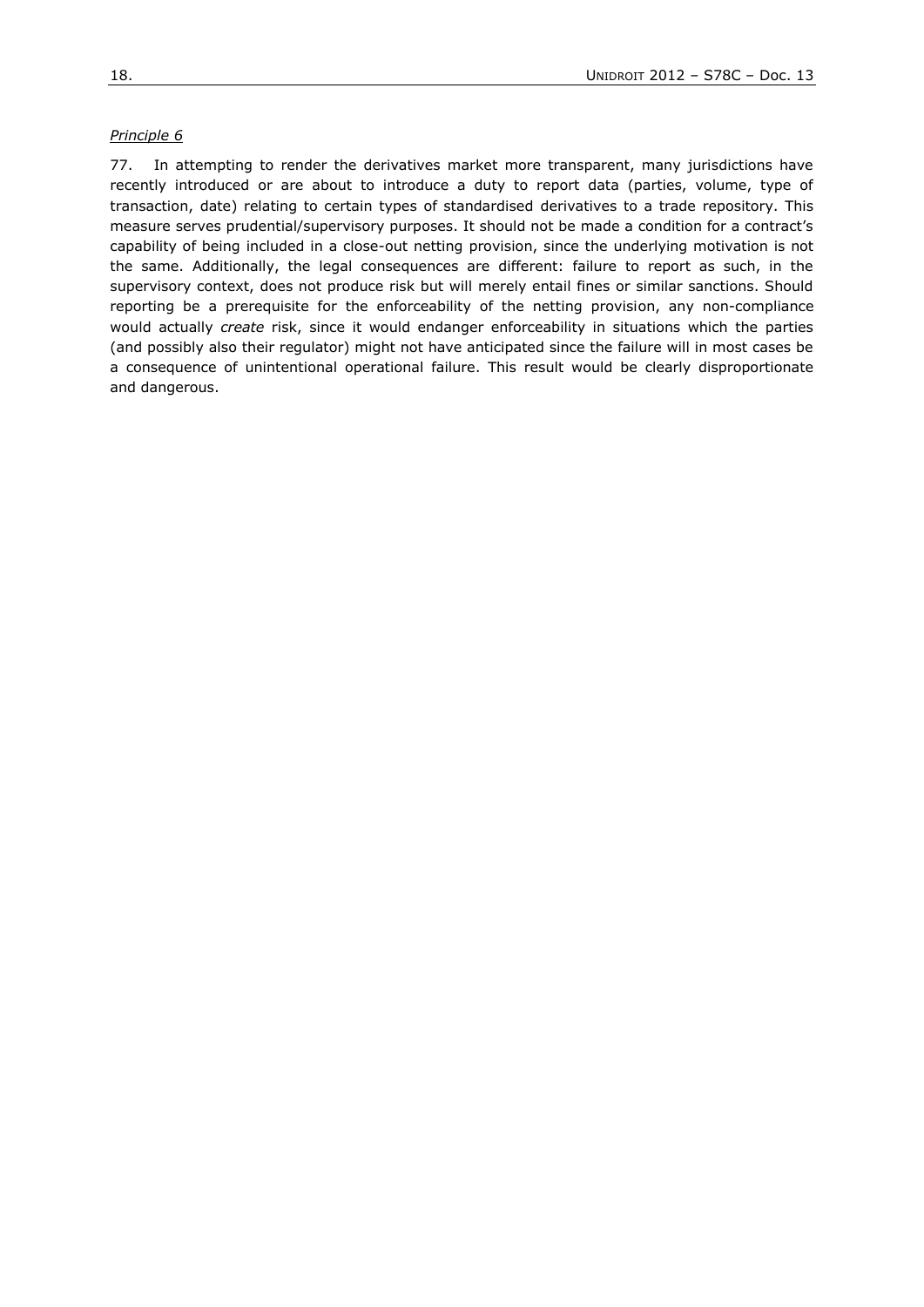### **Principle 7: Enforceability of close-out netting**

*7. The law should ensure that a close-out netting provision is enforceable in accordance with its terms, before and after the commencement of an insolvency proceeding in relation to one of the parties. Without limiting the generality of the foregoing –*

- *a) The law should not impose enforcement requirements beyond those specified in the close-out netting provision itself.*
- *b) A close-out netting provision should remain enforceable even if one or more of the obligations covered are, and remain, unenforceable or ineligible.*
- *c) If an insolvency proceeding in relation to one of the parties has been commenced,* 
	- *i. the insolvency administrator or court should not be allowed to demand from the other party performance on only some of the obligations covered by the close-out netting provision, while repudiating the remaining obligations;*
	- *ii. the operation of the close-out netting provision should not be stayed;*
	- *iii. the operation of the close-out netting provision should not be impaired on grounds that such operation or the mere fact of entering into such provision violated the principles relating to the equal treatment of creditors;*
	- *iv. a close-out netting provision and any of the obligations covered by it should not become unenforceable solely on the ground that it was entered into during a prescribed period before, or on the day of but before, the commencement of the proceeding.*

### Key considerations in respect of this principle

- $\triangleright$  The enforceability of close-out netting provisions often conflicts with a number of insolvency law rules. This Principle aims at protecting close-out netting provisions from the effect of the application of these rules.
- $\triangleright$  Close-out netting provisions shall be enforceable between the parties and against third parties, including the insolvency administrator and the general insolvency creditors, if applicable, of the defaulting party.
- However, close-out netting is not shielded against *every* rule of commercial or insolvency law. The demarcation between those legal rules that should not apply to close-out netting and other legal provisions that should continue to apply requires careful consideration. As a general rule, the sole fact of entering into a close-out netting provision should not cause the application of insolvency avoidance rules. However, if a situation involves qualifying elements (for example, fraud *vis-à-vis* other creditors), the relevant insolvency tools (avoidance, *actio pauliana*) should continue to apply.
- $\triangleright$  For purposes of international compatibility, a common standard in this regard is of utmost importance.

# Explanation and commentary

# *Chapeau*

78. The *chapeau* of this Principle aims at clarifying two aspects.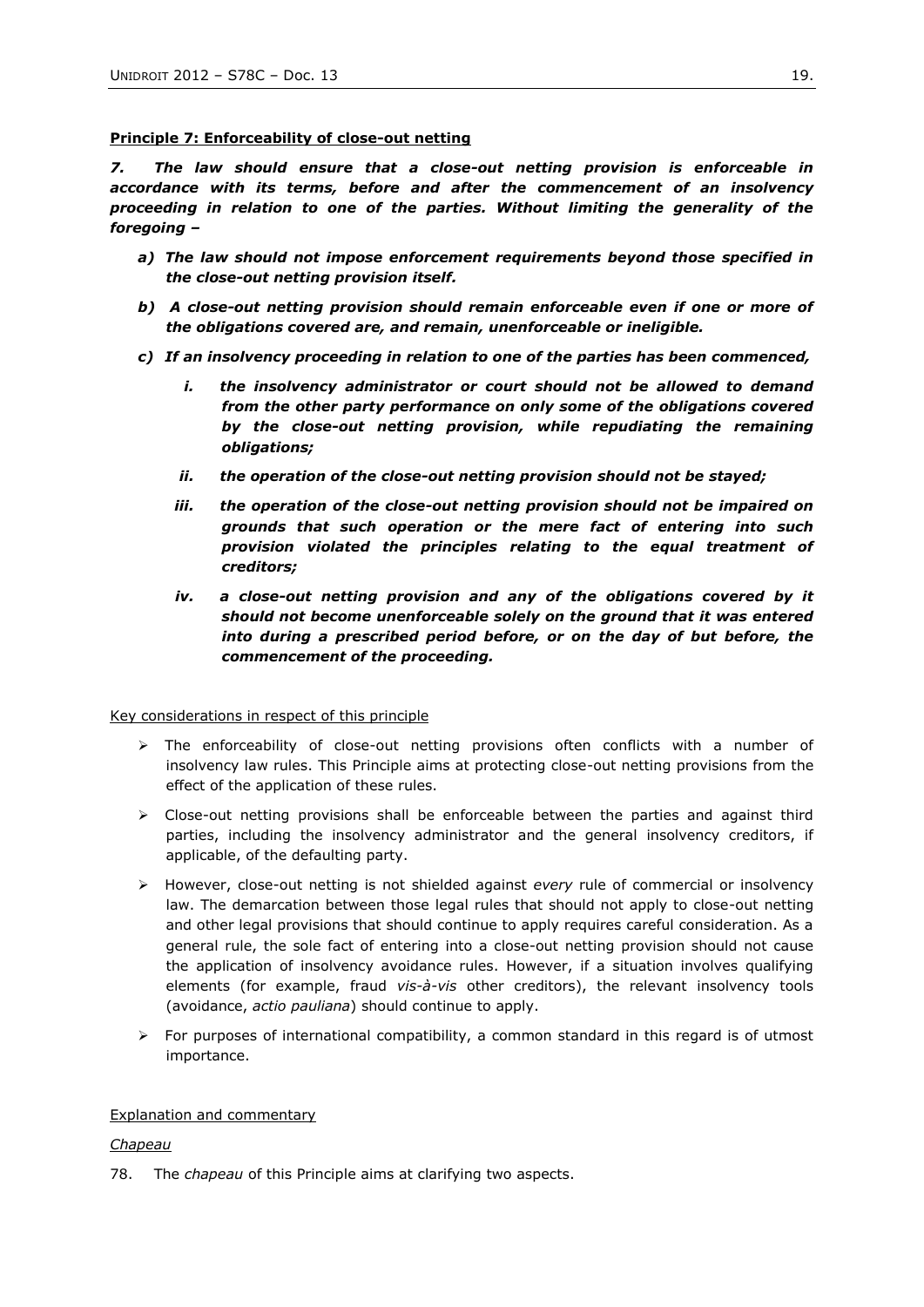79. First, it makes sure that the scope of the protection covers non-insolvency situations as well as the insolvency of one of the parties to the netting provision.

80. Second, it is a 'catch-all' provision addressing all statutory rules that could potentially conflict with close-out netting provisions but should not (reservations apply, *cf. infra*).

81. The background of the formula '*before and after the commencement of an insolvency proceeding'* in the *chapeau* is as follows. A close-out netting provision is a bilateral contractual relationship. Outside insolvency, such a netting provision rarely clashes with policy considerations. Therefore, the law has scant reason to prohibit or limit its use. As a consequence, a netting provision will generally be effective and enforceable as between two solvent parties.

82. The role of close-out netting in reducing counterparty and systemic risk becomes dominant in particular in the event of the counterparty's insolvency. However, rules of insolvency law intended to preserve the insolvency estate for distribution to creditors and to ensure equal treatment of the latter are potentially incompatible with essential features of close-out netting. One of the primary purposes of insolvency law is to determine the question of which creditors' claims should be prioritised over other creditors' claims. Insolvency law traditionally provides for tools such as 'cherry picking' and avoidance of contracts to put its insolvency policies into practice (*cf. infra*), and the application of such rules may render close-out netting provisions meaningless. However, the enforceability of close-out netting is crucial both inside *and* outside insolvency. Accordingly, the purpose of the *chapeau* is to make clear that the law should protect the enforceability of a close-out netting provision throughout its lifetime and in both situations.

83. For the purpose of these Principles, the understanding of which 'insolvency' procedures should accommodate close-out netting should be very broad, *i.e.* the law governing a great variety of different procedures is targeted by these Principles. Reference is made to Article 1(h) of the Geneva Securities Convention<sup>11</sup>: "insolvency proceeding" means a collective judicial or *administrative proceeding, including an interim proceeding, in which the assets and affairs of the debtor are subject to control or supervision by a court or other competent authority for the purpose of reorganisation or liquidation.* Both judicial and administrative proceedings are covered, aiming at either liquidation or reorganisation.

<span id="page-19-0"></span>84. Consequently, the definition also covers the newly developed 'resolution regimes for financial institutions', as described in the relevant document of the FSB.<sup>12</sup> Under such procedures, a national authority (typically the central bank or the financial services authority, or both) takes appropriate measures in respect of a financial institution that is no longer viable, such as, in particular, transferring the failed firm's assets and liabilities to a bridge institution, overriding shareholders' rights, conducting a 'bail-in', *etc*. It follows from FSB Key Attribute 4.1 that, first, the legal framework for close-out netting during a crisis should be clear and that netting should be enforceable. Accordingly, these Principles should, in general, also apply to administrative procedures aiming at the resolution of financial institutions. Second, however, close-out netting should not hamper the effective implementation of resolution measures: in particular, the early termination of large volumes of assets under close-out netting provisions has the potential of undermining the effectiveness of the authority's measures since such termination might occur before the appropriate measures can be taken. That is why the FSB document requires, in its section 4.3, that the regulator be given the right temporarily to stay early termination and acceleration rights. This exception to Principle  $7(c)$ (ii) is addressed separately in Principle 8.

85. The wording '*enforceable in accordance with its terms'* is the core idea of these Principles. It relates to the challenge posed to close-out netting provisions by some quasi-universally recognised legal rules. The best example is probably the insolvency administrator's right to 'cherry pick' (*cf.* 

1

<sup>&</sup>lt;sup>11</sup> UNIDROIT Convention on Substantive Rules for Intermediated Securities, adopted in Geneva, on 9 October 2009.

<sup>12</sup> *Cf.* Financial Stability Board, Key Attributes of Effective Resolution Regimes for Financial Institutions, October 2011.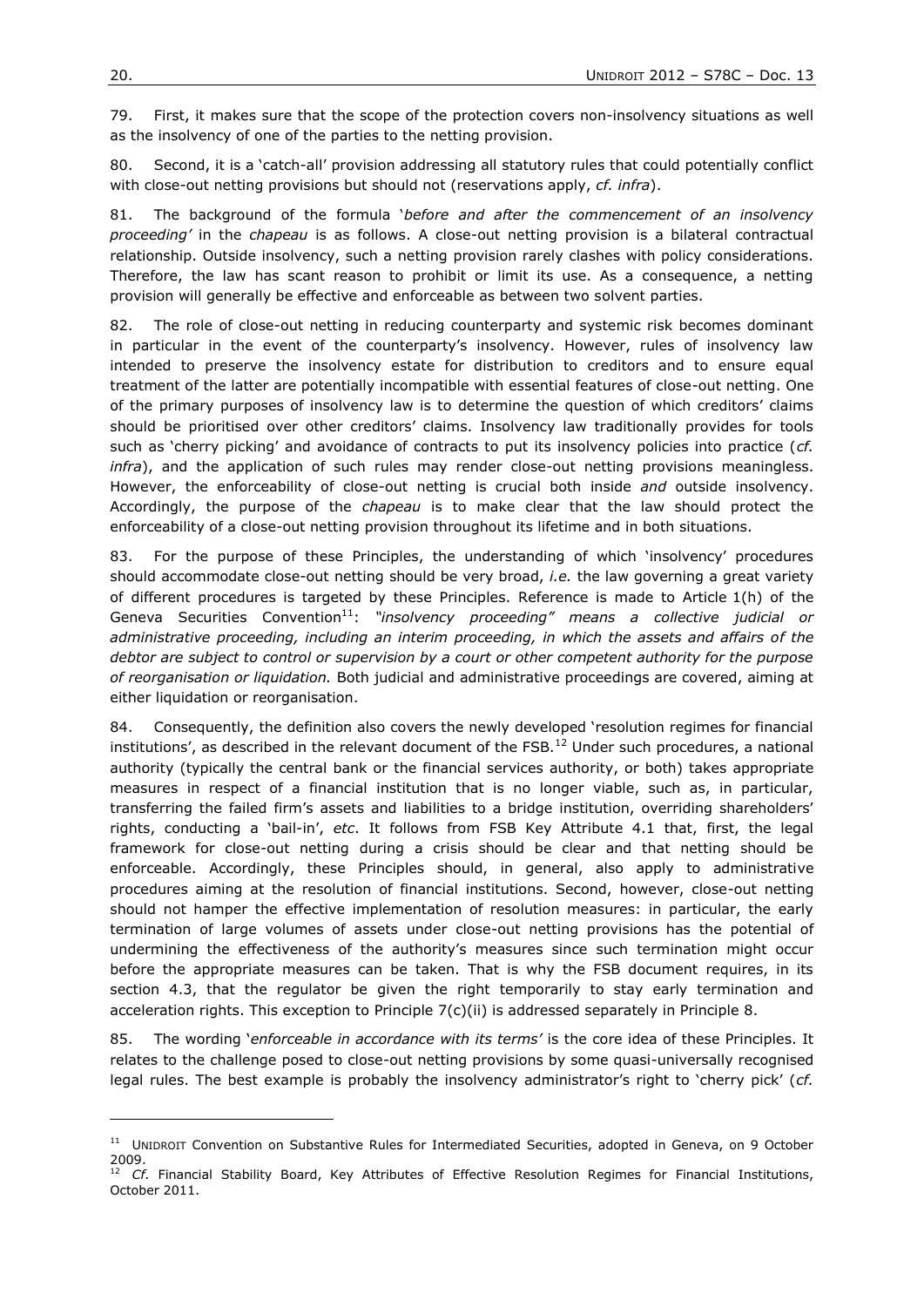*infra*), but there are others. However, the diversity of legal systems and of the rules within them makes it very difficult to find a general, international formula that precisely describes which insolvency or commercial law rules and principles cause problems. Such a description is possible only in relation to the most obvious rules, which are here captured under *paragraphs (a)-(c)*. However, as close-out netting provisions are embedded in commercial and insolvency law in much the same way as any other contract, many other legal obstacles are capable of rendering a closeout netting provision unenforceable. These are potentially numerous, but difficult to describe.

86. An important reason for this is that close-out netting is a new concept as yet not properly addressed in many jurisdictions, thereby forcing the courts to seek analogies to deal with this new matter.

87. A telling example of a conflict that might hamper the enforceability of close-out netting would be its assimilation to statutory set-off rights under commercial law and the resulting application of the requirements for set-off to close-out netting. Despite the fact that statutory setoff is more limited than close-out netting, in the absence of any clarifying legal rule courts and insolvency administrators might apply its requirements in analogy to close-out netting provisions, thus potentially distorting the enforceability of close-out netting. In particular, (i) set-off traditionally applies only to obligations that are due; (ii) set-off traditionally applies only to obligations flowing from the same agreement, or that are very closely connected to each other; (iii) set-off applies only to payment obligations or obligations of the same kind. As these requirements will rarely be complied with by a close-out netting provision, there is a real risk that it will be stayed or declared invalid.

88. Similar impediments to the enforceability of close-out netting provisions might stem from their perceived similarity to such known concepts as, for example, novation, and the subsequent application of the enforceability requirements of a novation agreement to a close-out netting provision. However, as analogies like these are probably very diverse, there is a need for a 'catchall' rule. This is why the *chapeau* prescribes that close-out netting, as defined in functional terms in Principle 1, should be generally enforceable.

89. It is obvious, though, that close-out netting provisions would never be allowed to trump certain other fundamental rules, such as the rules relating to misrepresentation and fraud to the detriment of the counterparty, its creditors or the insolvent estate. In certain cases, the distinction may be quite difficult to make (*cf.* in particular *paragraphs (c)(iii)* and *(iv), infra*). This is why in *paragraphs (a)-(c)* this Principle sets out the most typical challenges to close-out netting provisions stemming from general insolvency and commercial law rules that should be disapplied in order to guarantee the enforceability of close-out netting.

90. It is worth noting that there are legal rules specifically intended to supersede close-out netting provisions, in particular rules applicable in the context of bank resolution. These are addressed in Principle 8.

# *Paragraph (a) – Additional enforcement requirements*

91. Whereas Principle 4 deals with the formalities required to contractually conclude a valid and enforceable close-out netting provision, the present Principle 7(a) relates to additional conditions for the *enforcement* of a close-out netting provision. The practical value and effect of close-out netting would be significantly diminished or even rendered void if the law were to impose formal, procedural or other specific requirements as conditions for the enforcement of close-out netting provisions that went beyond those that the parties might have contractually agreed. In particular, the requirements traditionally imposed on the realisation of security interests such as pledges, charges and mortgages should not be made to apply to close-out netting. Such specific requirements may include, for example,

 prior notice to the defaulting party that the close-out netting provision may be put into operation;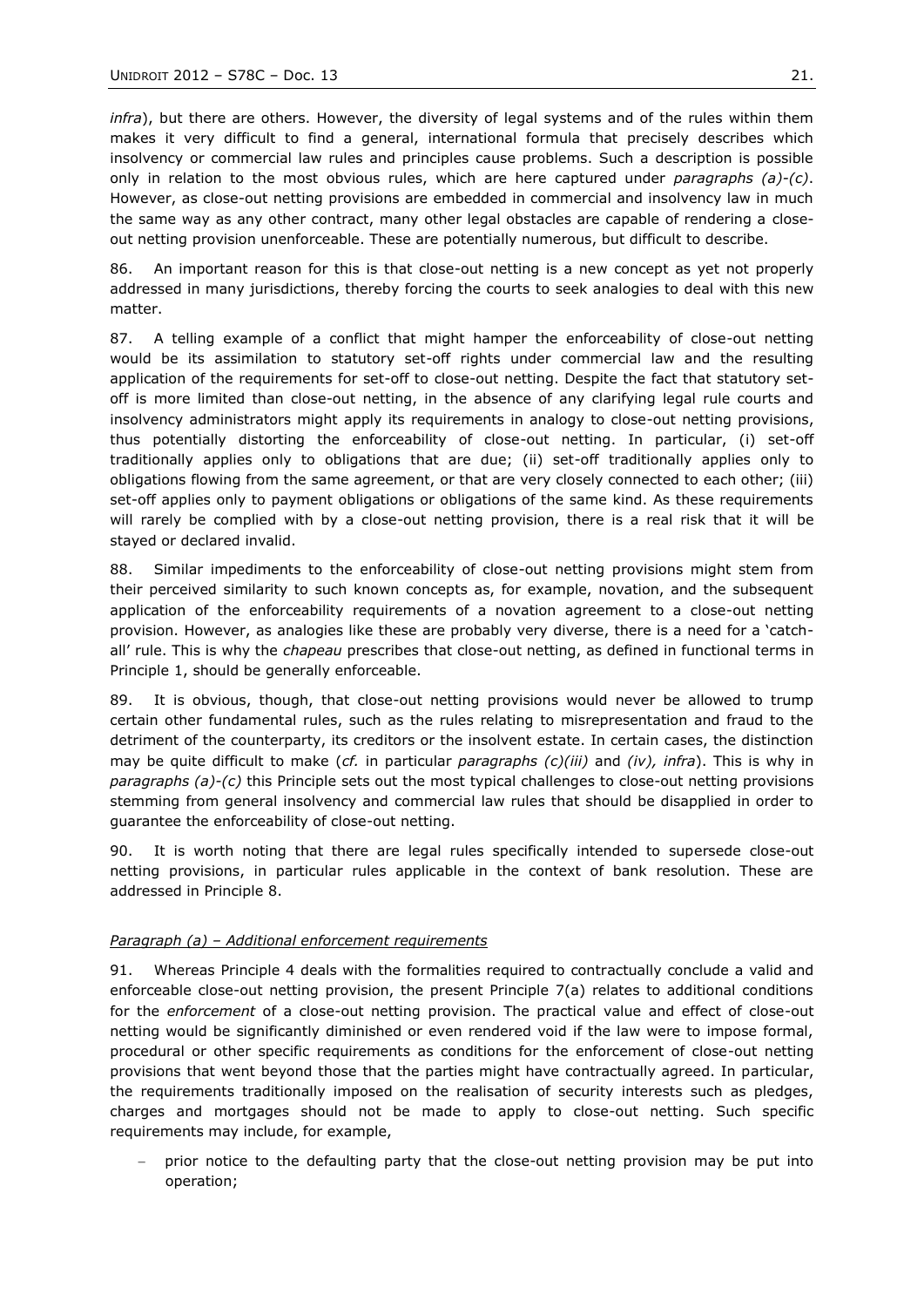- approval of the terms of the realisation or operation of the close-out netting provision by a court or other public authority; or that
- the realisation be conducted by public auction or in any other prescribed manner; or that
- the close-out netting provision be operated in a legally prescribed manner; or that
- the close-out netting provision be subject to the requirements that may apply in the context of enforcing set-off.

92. It should be noted, however, that since the parties' contract is based on contractual freedom, they are free to include any of the above or similar requirements in the close-out netting provision, if they so wish.

### *Paragraph (b) – Non-enforceable/ineligible obligation included*

93. Another group of potential obstacles to the enforceability of netting provisions relates to the obligations covered. One or several of the obligations covered might flow from a particular type of contract which is ineligible or unenforceable. Since the close-out netting provision and all the obligations to which it applies are often regarded as *one* contract, general principles of commercial law could hamper the enforceability of the bundle as a whole. This might endanger the enforceability of the netting provision as a whole, *i.e.*, with respect to all remaining obligations. A better solution would be to exclude from the netting mechanism only specific ineligible or nonenforceable contracts once they have been identified.

94. A contract is ineligible if it is not of a type listed above in Principle 3. Ineligible contracts should simply be severed from the bundle of obligations covered by the close-out netting provision and continue their separate lives, whereas the remainder of the obligations can be netted.

95. Even if in principle eligible, a contract can be unenforceable for various reasons. A prominent case relates to wagering or gaming prohibitions which might apply in relation to certain derivatives transactions in certain jurisdictions. Unenforceable contracts should remain unenforceable and simply be severed from the bundle of obligations covered, whereas the remainder of the bundle of obligations covered by the close-out netting provision can be netted.

96. It is important to stress that this rule does not interfere with the question of whether the *single* obligation is ineligible or enforceable under the applicable law.

### *Paragraph (c)(i) – Cherry picking*

97. In an insolvency proceeding, the insolvency administrator or court may have the right to 'cherry pick' from the insolvent party's non-performed contracts. This means the right to require any counterparty to perform those contracts that are favourable to the insolvent estate while repudiating those that are unfavourable to it.

98. If it were possible to cherry pick among a netting set, the bundle of contracts would be disassembled and the solvent party would be required to perform all the contracts that were unfavourable from its perspective, whereas the insolvency administrator would not perform the favourable contracts – ultimately, the solvent party would be exposed to the full counterparty risk.

99. Cherry picking is essentially contrary to the characteristics of a single relationship set out *supra* (*cf*. key considerations in respect of Principle 3). Furthermore, cherry picking disproportionately increases the counterparty risk for the non-defaulting party. Therefore, it should not be available to the insolvency administrator.

100. Those jurisdictions that accommodate close-out netting tend to solve the conflict between cherry picking and enforceability of netting provisions by disallowing the selection of isolated obligations but giving the insolvency administrator the right to decide whether the parties are required to perform on *all* obligations covered by the close-out netting provision or whether the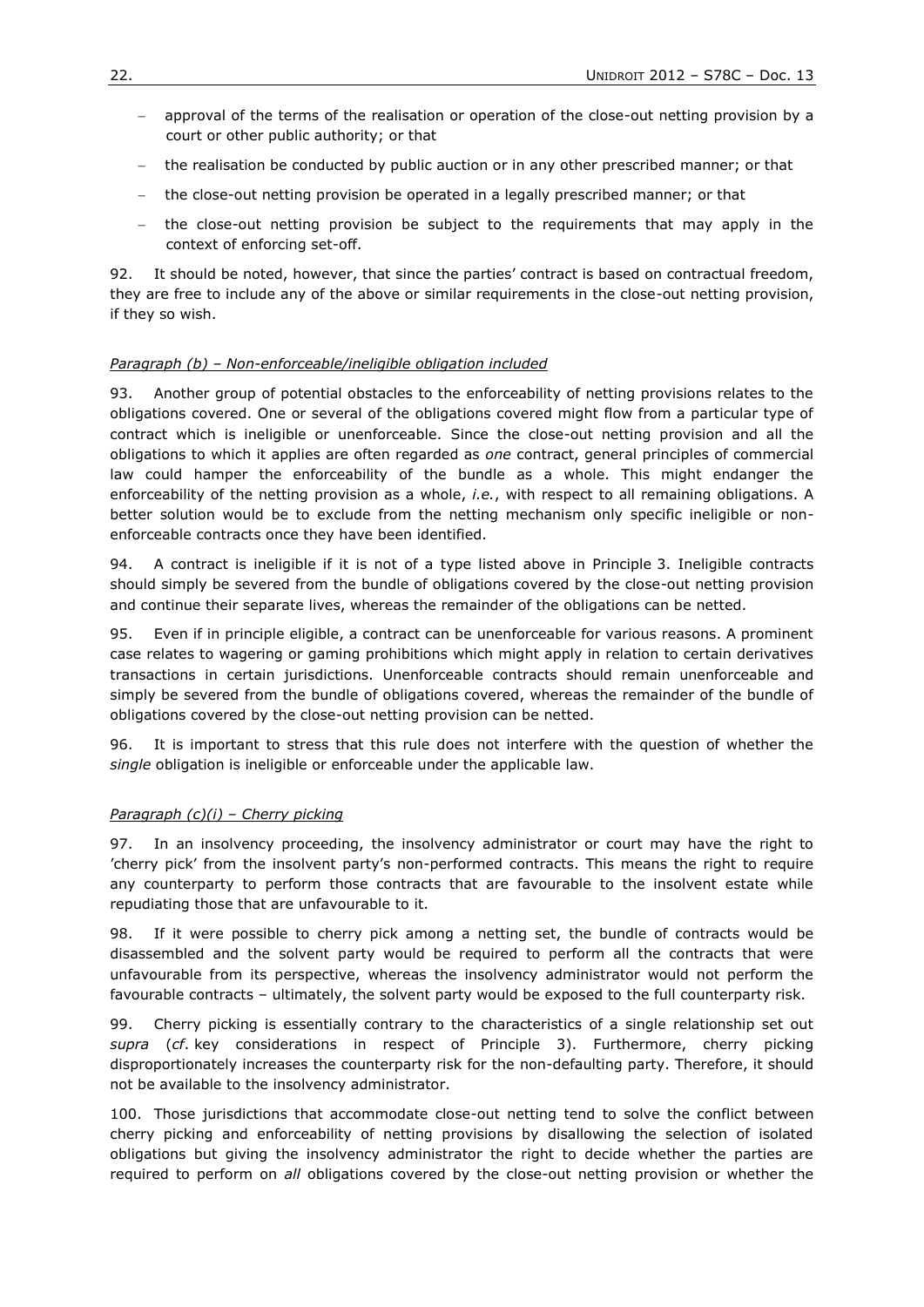entire bundle of obligations covered is to be repudiated – in which case the close-out netting provision applies and all obligations will be terminated.

101. The same principles apply where close-out netting provisions and their underlying obligations are again bundled by an 'umbrella' close-out netting provision (in practice, several master agreements are bundled by a 'master-master agreement'). The insolvency administrator should not be allowed to require performance on just one of them.

### *Paragraph (c)(ii) – Stay*

102. Insolvency rules often impose a stay on all transactions with the insolvent estate as from the moment of the commencement of the proceeding. Such a stay would traditionally also inhibit the operation of set-off. The reasoning is that further outflow of assets must be stopped and the insolvency administrator given the right to repudiate all unfavourable contracts. However, a stay imposed on the close-out netting of eligible obligations leads to a situation in which it becomes impossible effectively to manage the credit *and* market risk associated with the bundle of obligations covered. During the stay, their value might fluctuate considerably and cause much greater potential damage to the solvent party than would have occurred had termination been possible at the moment of insolvency. Furthermore, from a conceptual angle, a stay appears unnecessary because the insolvency administrator should not have the right to choose among the unperformed contracts (no cherry picking, *cf. supra*).

103. Principle 8, *infra*, addresses an important exception to this rule, accommodating the temporary stay of termination and acceleration rights necessary in the context of resolution of financial institutions, *cf.* also *paragraph [84](#page-19-0)*, *supra*.

#### *Paragraph (c)(iii) –No conflict with equal treatment of creditors*

104. This paragraph suggests that the domestic law should not impair the operation of a close-out netting provision on the grounds that such operation, or the mere fact of entering into such a provision, violated the principles relating to the equal treatment of creditors of the insolvent estate by favouring one creditor to the detriment of the other creditors.

105. First, this rule is particularly relevant because the effects of a close-out netting provision often occur at the moment of opening the insolvency proceedings, or shortly before. Therefore, a conflict with the so-called 'anti-deprivation' principle might arise. This principle prohibits any contractual agreement containing a condition precedent to transfer assets from the insolvent estate to another party upon the opening of insolvency proceedings.

106. Second, this Principle addresses the concern that the mere inclusion of a close-out netting provision in the contractual documentation might be regarded as fraud to the detriment of other creditors of the insolvent estate. In the absence of any qualifying facts, the conclusion of a closeout netting provision is neutral, as it is not clear which party, if any, will default. Furthermore, at the time when they enter into the close-out netting provision, parties do not know who will be 'in the money' or 'out of the money' at any given point in time in the future.

107. However, the domestic law can impair the operation of a close-out netting provision should there be qualifying elements, going beyond the *mere* fact of entering into the close-out netting provision. Such qualifying facts can consist, in particular, of the parties' knowledge of the imminent insolvency of one of their number at the time they entered into the close-out netting provision.

#### *Paragraph (c)(iv) – Suspect periods and zero-hour rules*

108. National insolvency laws often contain rules avoiding (or allowing the administrator or court to avoid) transfers, payments and provision of collateral which have occurred during a prescribed period prior to insolvency. Such a period is either defined as a fixed period prior to the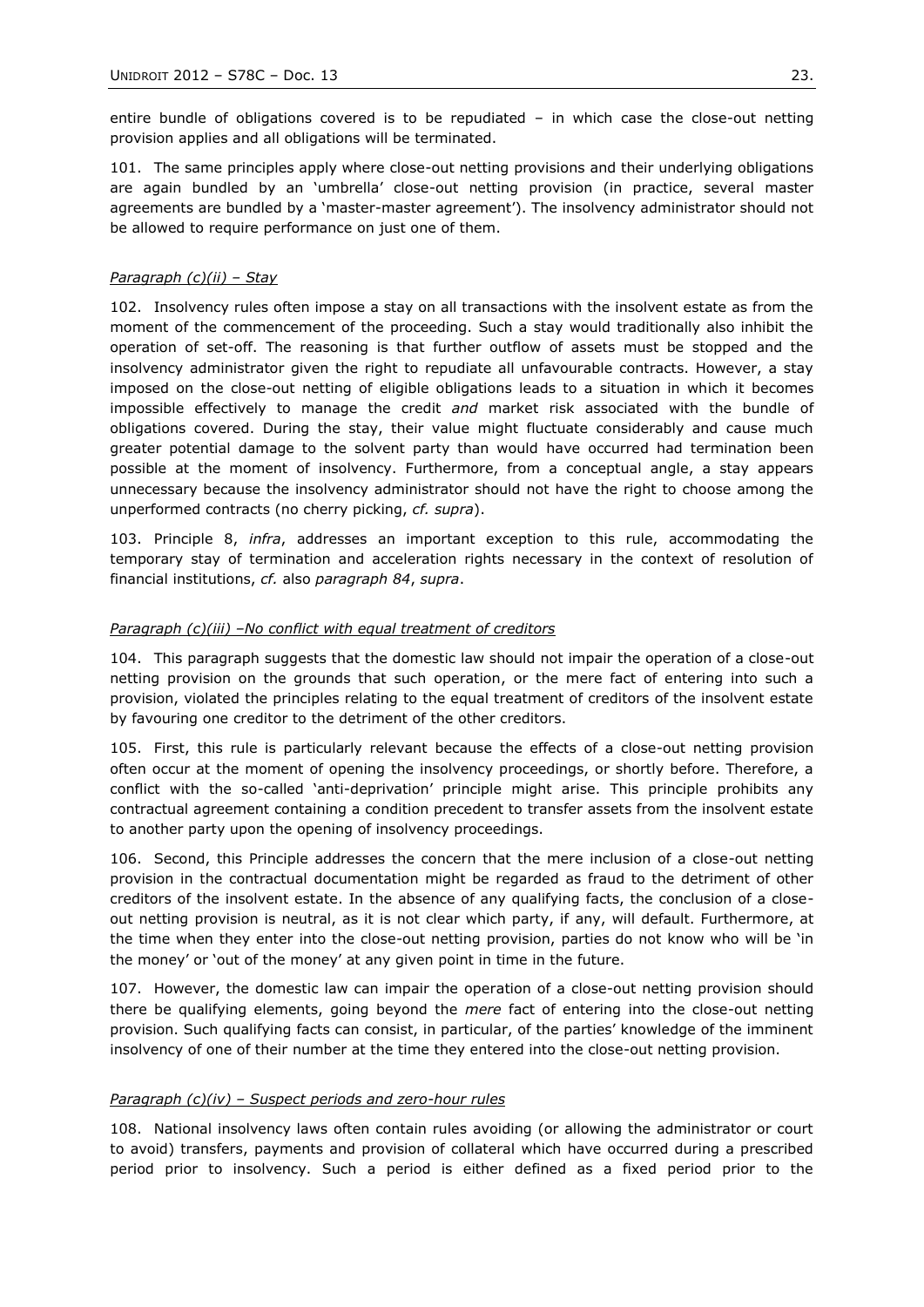commencement of insolvency proceedings (*e.g.*, the three months preceding the date of commencement), or it can be defined by the insolvency court, counting, in particular, from the point in time when the over-indebtedness or similar indicator first occurred. The reasoning for such rules is to increase the pool of assets available for distribution amongst general creditors and to avoid unjustified preference of one or more creditors over the remaining creditors by 'clawing back' the relevant payments or property.

109. Neither the close-out netting provision nor any obligations covered by it should be subject to such avoidance rights.

### *In relation to the close-out netting provision*

110. In some jurisdictions, there might be uncertainty as to whether entering into a close-out netting provision during the suspect period belongs to that category of situations. Therefore, there is a risk that an insolvency administrator or court would attempt to halt, avoid or otherwise render unenforceable a close-out netting provision entered into during the suspect period.

111. However, parties cannot know at the time when they enter into a netting provision which of them, if any, might subsequently default. Equally, they cannot know which party will be 'in the money' at the time of the potential default of one of the parties. Thus, entering into a close-out netting provision is neutral from the outset and equally beneficial or disadvantageous to the risk carried by both sides. Hence this situation is different from receiving payments or property or taking new or additional collateral which decreases the credit risk of only one of the parties. As a result, entering into a close-out netting provision should not be subject to avoidance merely on the grounds that it took place before insolvency proceedings commenced.

### *In relation to the obligations covered*

112. The present principle also covers the obligations covered by the close-out netting provision. As a consequence, no obligation should be subject to avoidance solely on the grounds that it was entered into during the subject period.

113. The reasoning behind this Principle is that the insolvency administrator would typically avoid only those obligations that fall within the suspect period and are favourable to the solvent party. The result would be comparable to that described above (*cf*. Principle 7(c)(i) – 'cherry picking'). As a consequence, the solvent party would be burdened with a considerably increased credit risk which could not be foreseen at the time of entering into the contract.

# *Zero-hour rules*

114. For the same reason, the enforceability of close-out netting provisions should not be impaired by the application of 'zero-hour rules', *i.e.*, rules that by way of legal fiction bring forward the commencement of insolvency proceedings to 0:00h of the day of the decision to open them.

# *Safeguard against fraud, misrepresentation, etc.*

115. The above applies only to the extent that there are no other qualifying elements present (*cf*. the wording 'solely on the grounds that'). As a consequence, and in accordance with Principle  $7(c)$ (iii), the law remains free to determine the consequences of fraud, misrepresentation and intentional granting of advantages to one creditor to the detriment of the other creditors.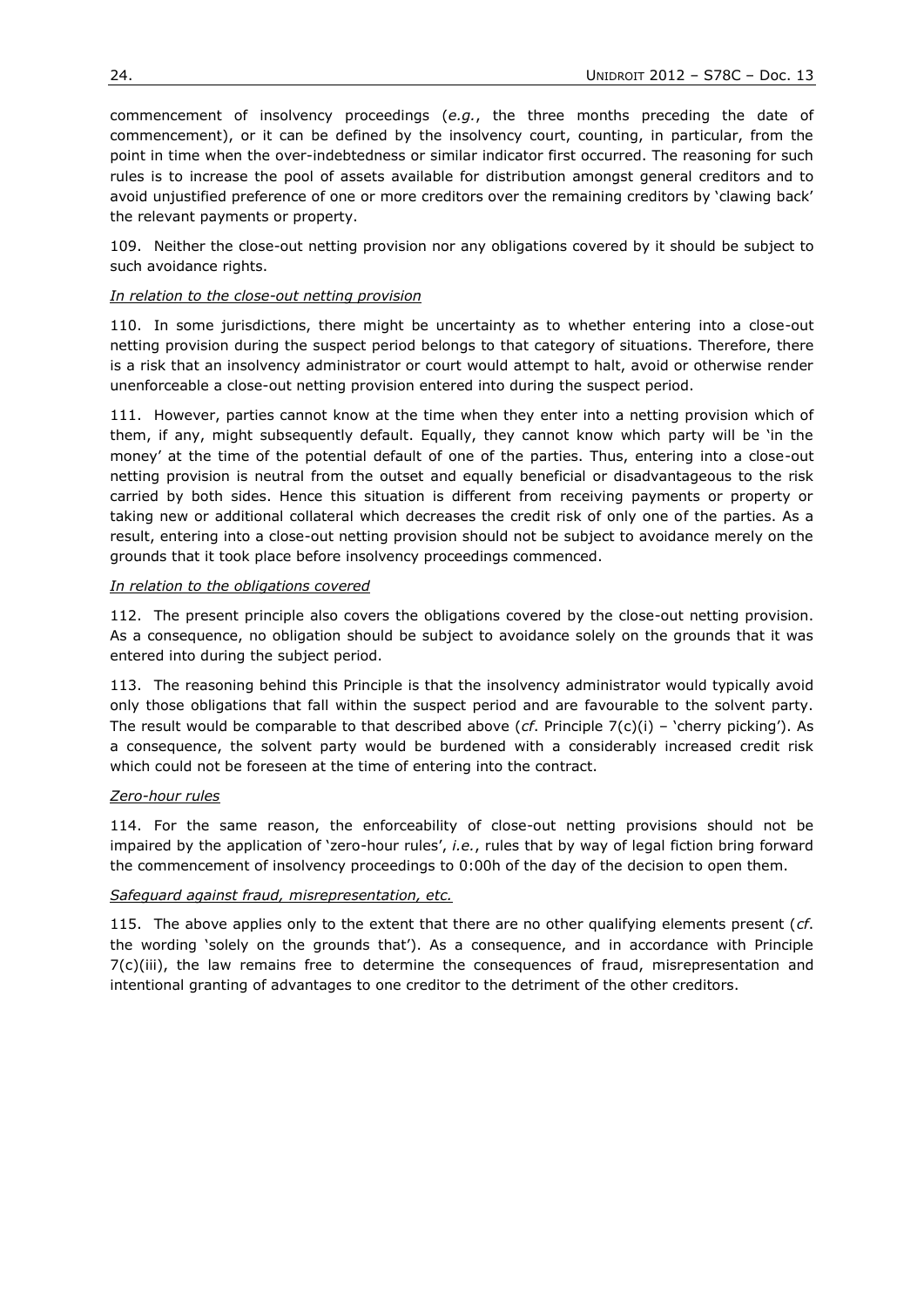### **Principle 8: Exception in respect of resolution of financial institutions**

*8. Principle 7(c)(ii) is without prejudice to any legal rule that provides the competent authorities with the power, in the exercise of their resolution powers in respect of financial institutions, temporarily to stay contractual acceleration or termination rights that might arise under a close-out netting provision.*

*This exception applies solely to acceleration and termination rights which arise simply because of the entry of the financial institution into resolution or in connection with the exercise of any resolution powers, and to the extent that such stay does not affect the enforceability of acceleration or early termination rights not related to the entry into resolution.*

### Key considerations in respect of these Principles

- $\triangleright$  The Principles shall assist shaping domestic legal rules on close-out netting which also accommodate the special resolution regime for financial institutions as developed by the Financial Stability Board.<sup>13</sup>
- > The first aspect is that the legal framework governing close-out netting should be clear and transparent and that close-out netting should be enforceable also after a resolution procedure has been started. This aspect is covered by Principle 7.
- $\triangleright$  The second aspect is that close-out netting should not hamper the effective implementation of resolution measures. In particular, the competent authority should have, under certain conditions and to a certain extent, the right to delay the operation of a close-out netting provisions by means of stay of the termination or acceleration rights occurring under such provision. As such a right would go contrary to Principle  $7(c)(ii)$ there need to be an express exception. This is the purpose of the Principle 8.
- $\triangleright$  The exception as described in Principle 8 shall be strictly oriented at and shall be interpreted in the light of FSB Key Attributes 4.1-4.4.

# Explanation and commentary

1

116. The Principles ensure enforceability of close-out netting provisions – including after the commencement of a resolution procedure in relation to a financial institution (*cf*. Principle 7, *para* [84,](#page-19-0) *supra*). Consequently, stays on close-out netting would, as a rule, not be allowed. However, the Cross-border Bank Resolution Group<sup>14</sup> has shown that the unrestricted exercise of termination rights at the occasion of the entering of a financial institution into resolution proceedings, in particular the simultaneous close-out of high volumes, have the potential of harming the competent authority's aim of orderly resolving the relevant institution.

117. The FSB, in Key Attribute 4.3 and the relevant Annex IV, has set a standard for such exceptional stays. This standard guarantees the general reliability of close-out netting despite the possibility to impose a stay, in particular by requiring that –

the stay may only relate to termination and acceleration rights arising as a consequence of entry into resolution or in connection with the exercise of any resolution powers. Consequently, close-out netting triggered by the default of one of the parties is upheld and not subject to such stay; and

<sup>&</sup>lt;sup>13</sup> *Cf.* Financial Stability Board, Key Attributes of Effective Resolution Regimes for Financial Institutions, October 2011.

<sup>&</sup>lt;sup>14</sup> Bank for International Settlements/Basel Committee on Banking Supervision, Report and Recommendations of the Cross-border Bank Resolution Group, March 2010, Recommendation 9, p. 40 *et seq.*